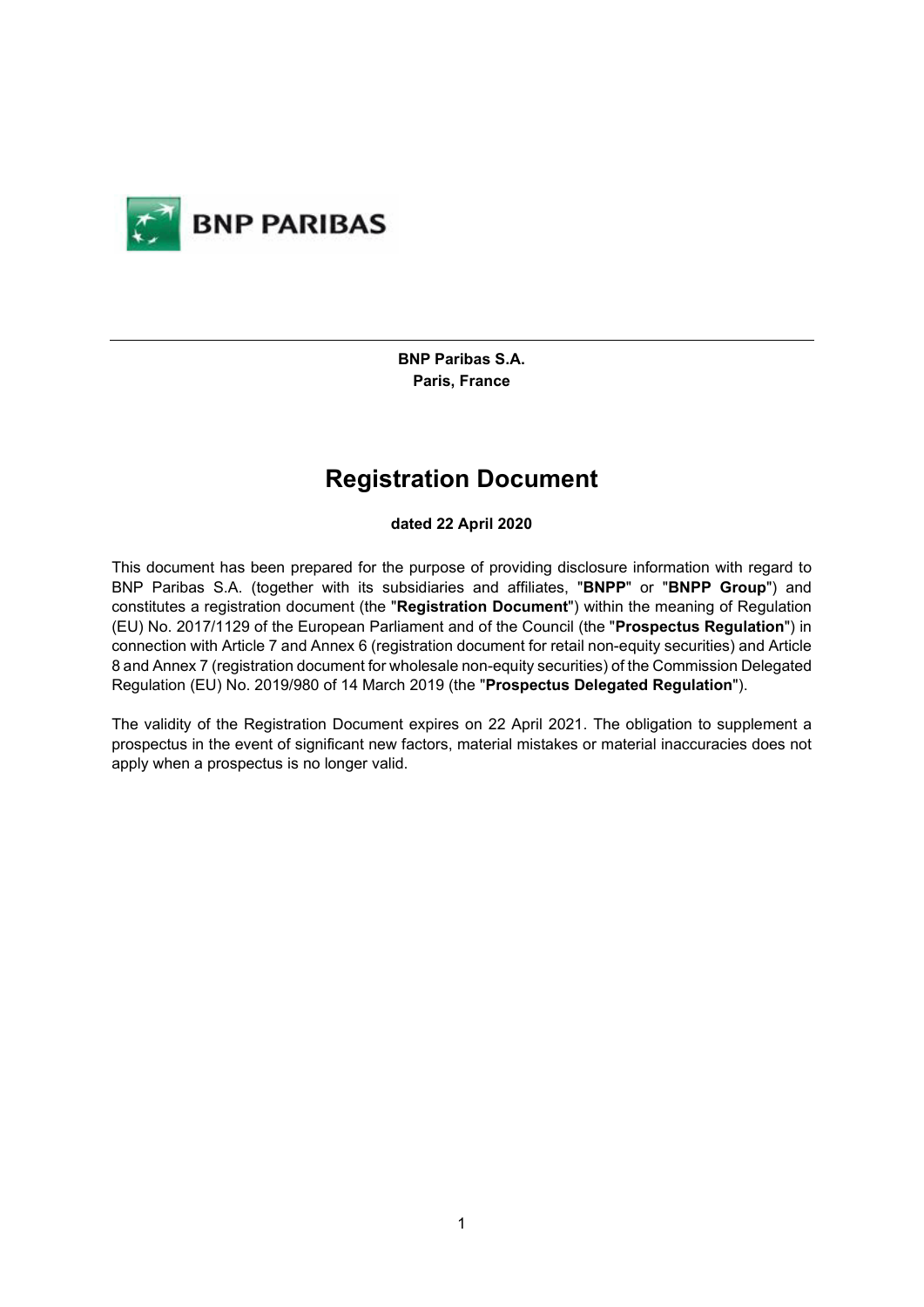## **TABLE OF CONTENTS**

| 1                       |                                                                                                                                                                                                                                                                       |  |  |
|-------------------------|-----------------------------------------------------------------------------------------------------------------------------------------------------------------------------------------------------------------------------------------------------------------------|--|--|
| 1.1                     | Credit risks, counterparty risks and securitization risks in the banking book 4                                                                                                                                                                                       |  |  |
| 1.1.1                   | Risk regarding a substantial increase in new provisions or a shortfall in the level of<br>previously recorded provisions exposed to credit risk and counterparty risk4                                                                                                |  |  |
| 1.1.2                   | Risk regarding the soundness and conduct of other financial institutions and market                                                                                                                                                                                   |  |  |
| 1.2                     |                                                                                                                                                                                                                                                                       |  |  |
| 1.2.1                   | Risk regarding BNPP Group's risk management policies, procedures and methods                                                                                                                                                                                          |  |  |
| 1.2.2                   | Risk regarding an interruption in or a breach of the BNPP Group's information                                                                                                                                                                                         |  |  |
| 1.2.3                   |                                                                                                                                                                                                                                                                       |  |  |
| 1.3                     |                                                                                                                                                                                                                                                                       |  |  |
| 1.3.1                   | Risks of significant losses on trading and investment activities due to market                                                                                                                                                                                        |  |  |
| 1.3.2                   | Risks of generating lower revenues from commission and fee-based businesses                                                                                                                                                                                           |  |  |
| 1.3.3                   | Risks of adjustments to the carrying value of the BNPP Group's securities and                                                                                                                                                                                         |  |  |
| 1.4                     |                                                                                                                                                                                                                                                                       |  |  |
| 1.4.1<br>1.4.2<br>1.4.3 | Risks regarding credit ratings of the BNPP Group being downgraded 10                                                                                                                                                                                                  |  |  |
| 1.5                     | Risks related to the macroeconomic and market environment 11                                                                                                                                                                                                          |  |  |
| 1.5.1<br>1.5.2<br>1.5.3 | Risks regarding political, macroeconomic or financial changes in the countries and                                                                                                                                                                                    |  |  |
| 1.6                     |                                                                                                                                                                                                                                                                       |  |  |
| 1.6.1<br>1.6.2          | Risks regarding impact of laws and regulations adopted in recent years, particularly in<br>response to the global financial crisis, as well as new legislative proposals  14<br>Risks regarding substantial fines and other administrative and criminal penalties for |  |  |
| 1.6.3                   | non-compliance with applicable laws and regulations and may litigation losses 16                                                                                                                                                                                      |  |  |
| 1.7                     | Risks related to the BNPP Group's growth in its current environment 17                                                                                                                                                                                                |  |  |
| 1.7.1                   | Risks due to epidemics and pandemics, including the ongoing coronavirus (COVID-                                                                                                                                                                                       |  |  |
|                         |                                                                                                                                                                                                                                                                       |  |  |
| 1.7.2<br>1.7.3          | Risks of difficulties in integrating acquired companies realizing the benefits expected                                                                                                                                                                               |  |  |
| 1.7.4<br>1.7.5          | Risks regarding intense competition amongst banking and non-banking operators  19<br>Risk of experiencing business disruption and losses due to climate change risks such                                                                                             |  |  |
| 1.7.6                   | Risk of changes in certain holdings in credit or financial institutions 20                                                                                                                                                                                            |  |  |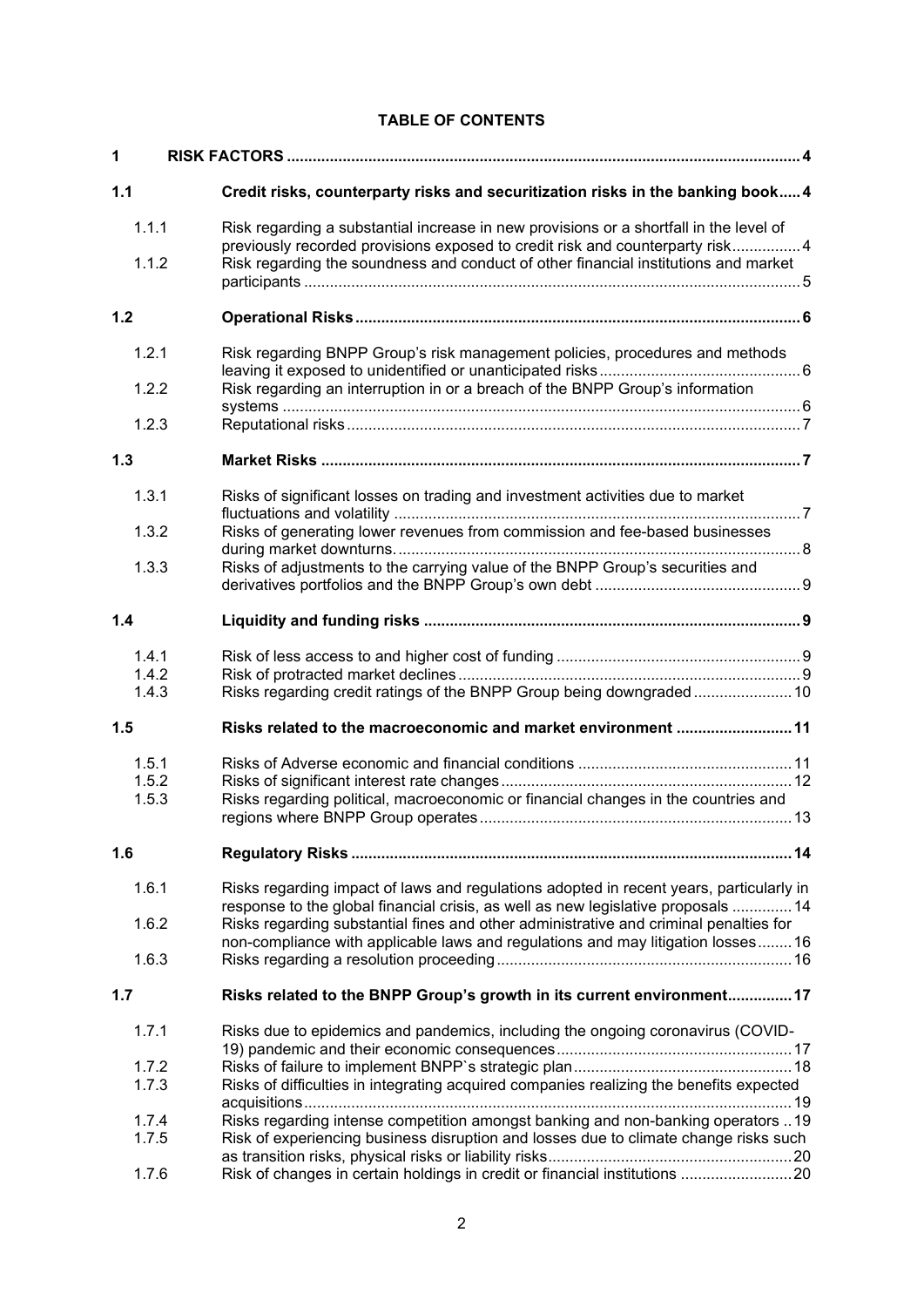| $\overline{2}$ |                                 |                                                                          |  |
|----------------|---------------------------------|--------------------------------------------------------------------------|--|
| 3              |                                 |                                                                          |  |
| 4              |                                 |                                                                          |  |
|                | 4.1<br>4.2<br>4.3<br>4.4<br>4.5 | BNPP's borrowing and funding structure and financing of its activities26 |  |
| 5              |                                 |                                                                          |  |
| 6              |                                 |                                                                          |  |
| $\overline{7}$ |                                 |                                                                          |  |
|                | 7.1<br>7.2<br>7.3               |                                                                          |  |
| 8              |                                 | ADMINISTRATIVE, MANAGEMENT AND SUPERVISORY BODIES OF BNPP 27             |  |
| 9              |                                 |                                                                          |  |
| 10             |                                 |                                                                          |  |
| 11             |                                 |                                                                          |  |
| 12             |                                 | FINANCIAL INFORMATION CONCERNING BNPP'S ASSETS AND LIABILITIES,          |  |
|                | 12.1<br>12.2<br>12.3            |                                                                          |  |
| 13             |                                 |                                                                          |  |
|                | 13.1<br>13.2                    |                                                                          |  |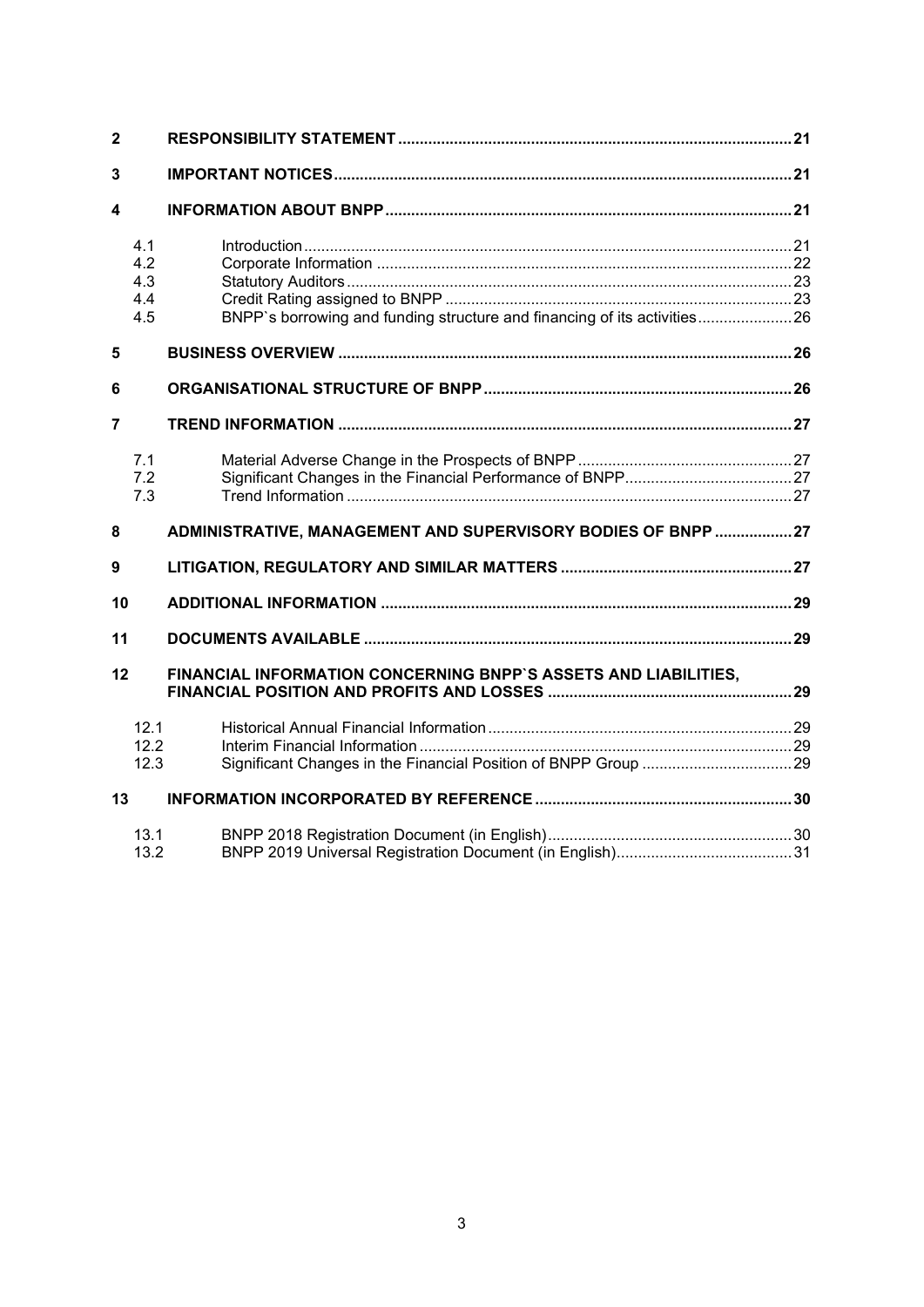#### <span id="page-3-0"></span>**1 RISK FACTORS**

This section describes the material and specific risks of BNPP and its subsidiaries and affiliates.

BNP Paribas S.A. is the parent company of the BNP Paribas Group. This means BNP Paribas S.A. directly or indirectly controls, jointly controls or has significant influence over the the group entities.

For entities governed by voting rights, BNP Paribas Group generally controls the entity if it holds, directly or indirectly, the majority of the voting rights (and if there are no contractual provisions that alter the power of these voting rights) or if the power to direct the relevant activities of the entity is conferred on it by contractual agreements.

While these group entities are separate legal entities, BNP Paribas S.A. as shareholder, is generally liable for obligations of these entities up to the value of its shares in these entities or as contractually agreed. As a consequence, the material risks that are presented below that are specific to BNP Paribas S.A and that may affect the BNP Paribas S.A.`s ability to fulfil its obligations under the securities are the risks of the BNP Group as a whole.

Prospective investors in any securities of BNPP should read the entire Registration Document and the relevant summary and securities note, base prospectus or other prospectus, either incorporating information from this Registration Document by reference or of which this Registration Document forms part, containing disclosure on certain securities (and where appropriate, the relevant summary note applicable to the relevant securities) in order to obtain all the relevant information.

These following risk factors are presented in risk categories (section [1.1](#page-3-1) to section [1.7\)](#page-16-0) depending on their nature whereby in each risk category the two most material risk factors, in the assessment of BNPP as of the date of this Registration Document, are set out first. If a category has more than two risk factors, the risk factors which are following the two most material risk factors are not ranked in order of their materiality within the respective category.

The assessment of materiality of the risk factors has been made by BNPP as of the date of this Registration Document on the basis of the probability of their occurrence and the expected magnitude of their negative impact.

The risk categories have been determined on a quantitative basis based on previously published documents and may be measured through risk-weighted assets or other quantitative or qualitative indicia, to the extent risk-weighted assets are not relevant (for example, for liquidity and funding risk). BNPP Group's risk management policies have been taken into account in assessing the materiality of these risks; in particular, risk-weighted assets factor in risk mitigation elements to the extent eligible in accordance with applicable banking regulations.

The risks specific to the BNPP Group's business have, for the purposes of this Registration Document in accordance with the Prospectus Regulation in connection with Article 7 and Annex 6 (registration document for retail non-equity securities) and Article 8 and Annex 7 (registration document for wholesale non-equity securities) of the Prospectus Delegated Regulation and are presented below under 7 main categories pursuant to Article 16 of the Prospectus Regulation, been extracted from BNPP's 2019 Universal Registration Document (in English) including the consolidated financial statements for the year ended 31 December 2019 and the statutory auditors' report thereon (*Document de référence et rapport financier annuel*), filed on 3 March 2020 with the French *Autorité des marchés financiers* ("**AMF**").

#### <span id="page-3-2"></span><span id="page-3-1"></span>**1.1 Credit risks, counterparty risks and securitization risks in the banking book**

#### **1.1.1 Risk regarding a substantial increase in new provisions or a shortfall in the level of previously recorded provisions exposed to credit risk and counterparty risk**

Credit risk and counterparty risk impact the BNP Group's consolidated financial statements when a customer or counterparty is unable to honour its obligations and when the book value of these obligations in the BNPP Group's records is positive. The customer or counterparty may be a bank, a financial institution, an industrial or commercial enterprise, a government or a government entity, an investment fund or a natural person. If the level of customer or counterparty defaults increases compared to recent historically low levels, the BNPP Group may have to record significant charges and provisions for possible unrecoverable or doubtful debts, affecting its profitability.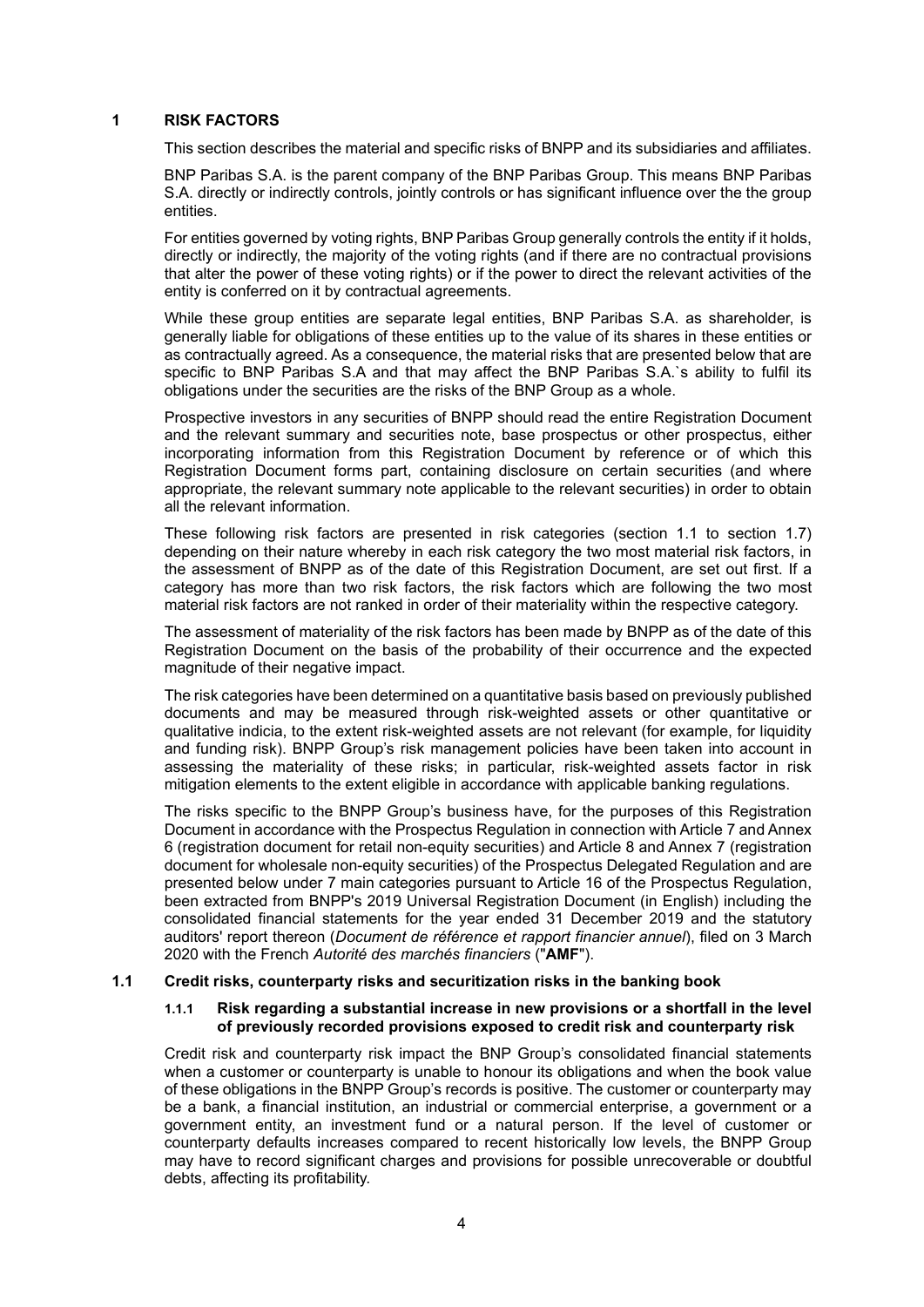As a result, in connection with its lending activities, the BNPP Group regularly establishes provisions for loan losses, which are recorded on its income statement in the line item Cost of Risk. These provisions amounted to EUR 3.203 billion at 31 December 2019, representing 39 basis points of outstanding customer loans (compared with 35 basis points at 31 December 2018).

The BNPP Group's overall level of provisions is based on its assessment of prior loss experience, the volume and type of lending being conducted, industry standards, past due loans, economic conditions and other factors related to the recoverability of various loans or statistical analysis based on scenarios applicable to asset classes.

For reference, as at 31 December 2019, the ratio of doubtful loans to total loans outstanding was 2.2% and the coverage ratio of these loans (net of guarantees received) by provisions was 74.0%, compared to 2.6% and 76.2%, respectively, as at 31 December 2018.

While the BNPP Group seeks to reduce its exposure to credit risk and counterparty risk by using risk mitigation techniques such as collateralization, obtaining guarantees, entering into credit derivatives and entering into netting agreements, it cannot be certain that these techniques will be effective to offset losses resulting from counterparty defaults that are covered by these techniques. Moreover, the BNPP Group is also exposed to the risk of default by the party providing the credit risk coverage (such as a counterparty in a derivative or a loan insurance contract) or to the risk of loss of value of any collateral. In addition, only a portion of the BNPP Group's overall credit risk and counterparty risk is covered by these techniques. Accordingly, the BNPP Group has very significant exposure to these risks.

Although the BNPP Group seeks to establish an appropriate level of provisions, its lending businesses may have to increase their provisions for loan losses substantially in the future as a result of deteriorating economic conditions or other causes. Any significant increase in provisions for loan losses or a significant change in the BNPP Group's estimate of the risk of loss inherent in its portfolio of non-impaired loans, as well as the occurrence of loan losses in excess of the related provisions, could have a material adverse effect on the BNPP Group's results of operations and financial condition.

#### <span id="page-4-0"></span>**1.1.2 Risk regarding the soundness and conduct of other financial institutions and market participants**

The BNPP Group's ability to engage in financing, investment and derivative transactions could be adversely affected by the soundness of other financial institutions or market participants. Financial institutions are interrelated as a result of trading, clearing, counterparty, funding or other relationships. As a result, defaults of one or more States or financial institutions, or even rumours or questions about one or more financial institutions, or the financial services industry generally, may lead to market-wide liquidity problems and could lead to further losses or defaults. The BNPP Group has exposure to many counterparties in the financial industry, directly and indirectly, including clearing houses, brokers and dealers, commercial banks, investment banks, mutual and alternative investment funds, and other institutional clients with which it regularly executes transactions. The BNPP Group is also be exposed to risks related to the increasing involvement in the financial sector of players and the introduction of new types of transactions subject to little or no regulation (e.g. unregulated funds, trading venues or crowdfunding platforms). Credit and counterparty risks could be exacerbated if the collateral held by the BNPP Group cannot be realized upon or is liquidated at prices not sufficient to recover the full amount of the loan or derivative exposure due to the BNPP Group or in case of a failure of a significant financial market participant such as a central counterparty. It is worth noting in this respect that regulatory changes requiring mandatory clearing of standardised overthe-counter (OTC) derivatives through central counterparties have resulted in an increase of the exposure of financial market participants to such central counterparties.

For reference, counterparty risk exposure related to financial institutions was EUR 20 billion at 31 December 2019, or 12% of the BNPP Group's total counterparty risk exposure, and counterparty risk exposure related to clearing houses was EUR 40 billion, or 24% of the BNPP Group's total counterparty risk exposure.

In addition, fraud or misconduct by financial market participants can have a material adverse effect on financial institutions due in particular to the interrelated nature of the financial markets.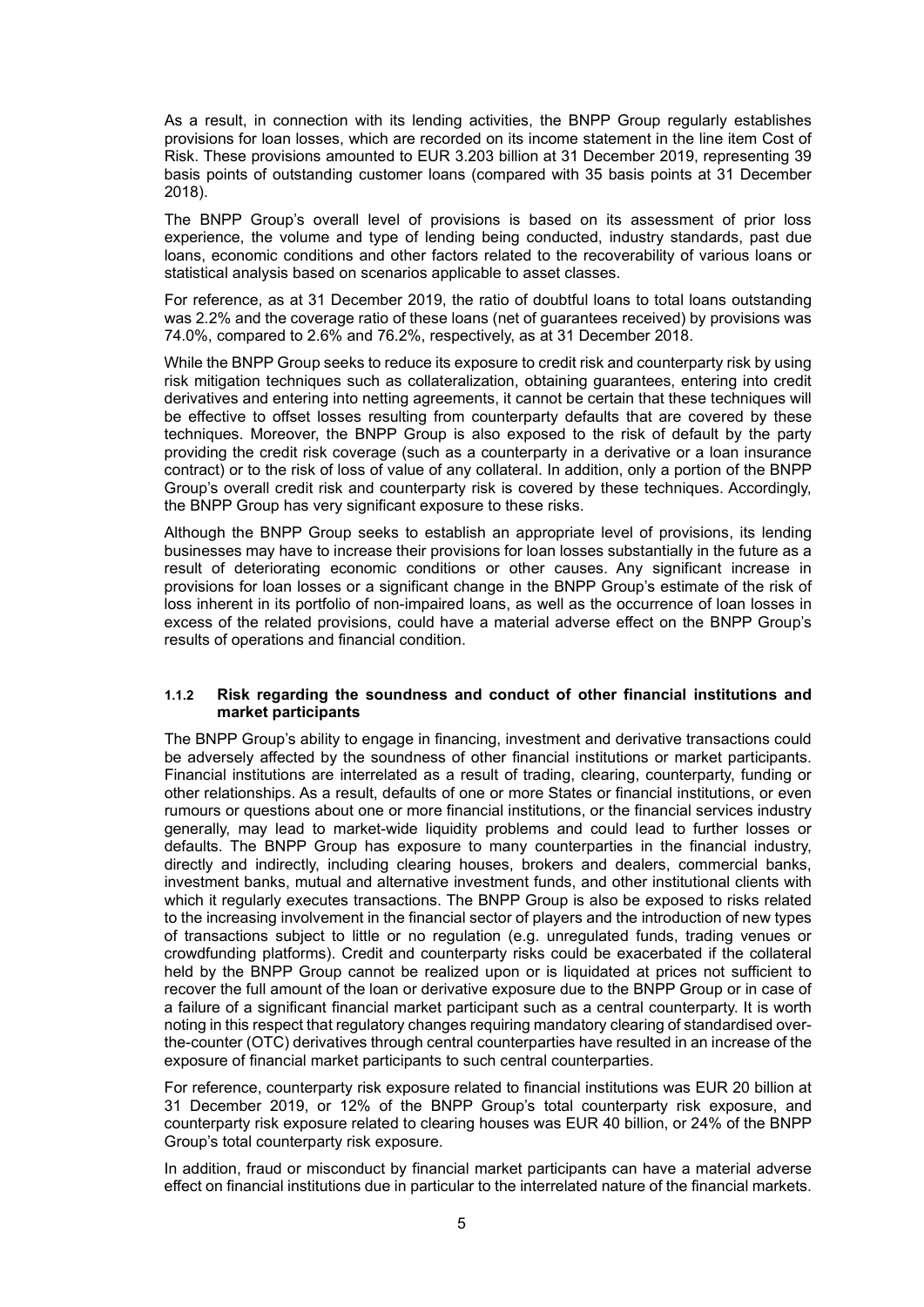An example is the fraud perpetrated by Bernard Madoff that came to light in 2008, as a result of which numerous financial institutions globally, including the BNPP Group, announced losses or exposure to losses in substantial amounts. The BNPP Group remains the subject of various claims in connection with the Madoff matter.

Losses resulting from the risks summarized above could materially and adversely affect the BNPP Group's results of operations.

#### <span id="page-5-1"></span><span id="page-5-0"></span>**1.2 Operational Risks**

#### **1.2.1 Risk regarding BNPP Group's risk management policies, procedures and methods leaving it exposed to unidentified or unanticipated risks**

The BNPP Group has devoted significant resources to developing its risk management policies, procedures and assessment methods and intends to continue to do so in the future. Nonetheless, the BNPP Group's risk management techniques and strategies may not be fully effective in mitigating its risk exposure in all economic and market environments or against all types of risk, particularly risks that the BNPP Group may have failed to identify or anticipate. The BNPP Group's ability to assess the creditworthiness of its customers or to estimate the values of its assets may be impaired if, as a result of market turmoil such as that experienced in recent years, the models and approaches it uses become less predictive of future behaviour, valuations, assumptions or estimates. Some of the BNPP Group's qualitative tools and metrics for managing risk are based on its use of observed historical market behaviour. The BNPP Group applies statistical and other tools to these observations to arrive at quantifications of its risk exposures. The process the BNPP Group uses to estimate losses inherent in its credit exposure or estimate the value of certain assets requires difficult, subjective, and complex judgments, including forecasts of economic conditions and how these economic predictions might impair the ability of its borrowers to repay their loans or impact the value of assets, which may, during periods of market disruption, be incapable of accurate estimation and, in turn, impact the reliability of the process. These tools and metrics may fail to predict future risk exposures, e.g., if the BNPP Group does not anticipate or correctly evaluate certain factors in its statistical models, or upon the occurrence of an event deemed extremely unlikely by the tools and metrics. This would limit the BNPP Group's ability to manage its risks. The BNPP Group's losses could therefore be significantly greater than the historical measures indicate. In addition, the BNPP Group's quantified modelling does not take all risks into account. Its more qualitative approach to managing certain risks could prove insufficient, exposing it to material unanticipated losses.

#### <span id="page-5-2"></span>**1.2.2 Risk regarding an interruption in or a breach of the BNPP Group's information systems**

As with most other banks, the BNPP Group relies heavily on communications and information systems to conduct its business. This dependency has increased with the spread of mobile and online banking services, and the development of cloud computing. Any failure or interruption or breach in security of these systems could result in failures or interruptions in the BNPP Group's customer relationship management, general ledger, deposit, servicing and/or loan organization systems or could cause the BNPP Group to incur significant costs in recovering and verifying lost data. The BNPP Group cannot provide assurances that such failures or interruptions will not occur or, if they do occur, that they will be adequately addressed. Any failures of or interruptions in the BNPP Group's communications and information systems could cause significant losses and have an adverse effect on the BNPP Group's reputation, financial condition and results of operations.

In addition, the BNPP Group is subject to cybersecurity risk, or risk caused by a malicious and/or fraudulent act, committed virtually, with the intention of manipulating information (confidential data, bank/insurance, technical or strategic), processes and users, in order to cause material losses to the BNPP Group's subsidiaries, employees, partners and clients. An increasing number of companies (including financial institutions) have in recent years experienced intrusion attempts or even breaches of their information technology security, some of which have involved sophisticated and highly targeted attacks on their computer networks. Because the techniques used to obtain unauthorized access, disable or degrade service, steal confidential data or sabotage information systems have become more sophisticated, change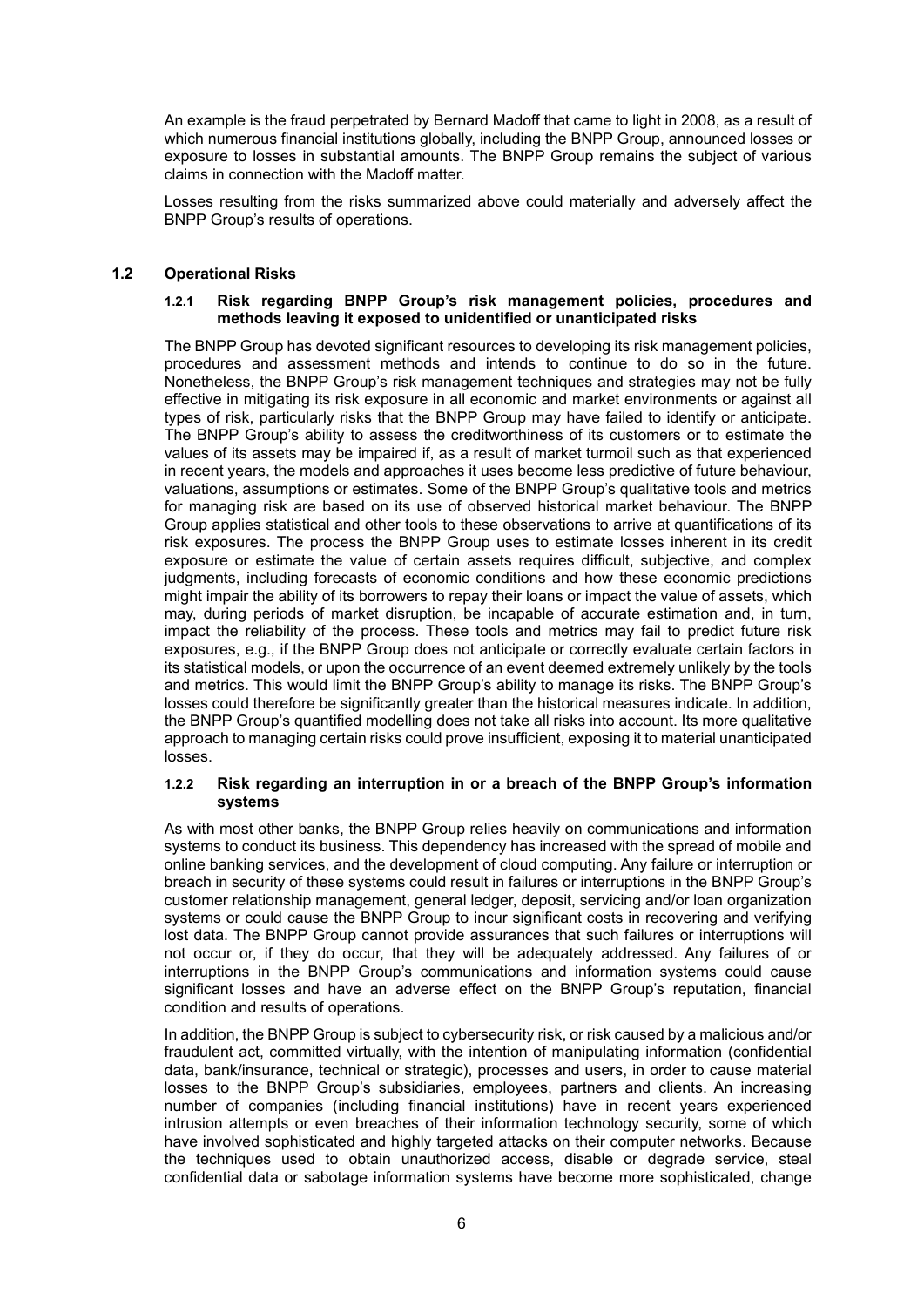frequently and often are not recognized until launched against a target, the BNPP Group and its third-party service providers may be unable to anticipate these techniques or to implement in a timely manner effective and efficient countermeasures. Any such cybersecurtity breach, malicious and/or fraudulent act could cause significant losses and have an adverse effect on the BNPP Group's reputation, financial condition and results of operations.

Moreover, the BNPP Group is exposed to the risk of operational failure or interruption of a clearing agent, foreign markets, clearing houses, custodian banks or any other financial intermediary or external service provider used by the BNPP Group to execute or facilitate financial transactions. Due to its increased interaction with clients, the BNPP Group is also exposed to the risk of operational malfunction of the latter's information systems. The BNPP Group's communications and data systems and those of its clients, service providers and counterparties may also be subject to malfunctions or interruptions by as a result of cyber-crime or cyber-terrorism. The BNPP Group cannot guarantee that these malfunctions or interruptions in its own systems or those of other parties will not occur or that in the event of a cyber-attack, these malfunctions or interruptions will be adequately resolved. These operational malfunctions or interruptions accounted for an average of 3% of operational risk losses over the 2011-2019 period.

Any failures of or interruptions in the BNPP Group's information systems or those of its providers and any subsequent disclosure of confidential information related to any client, counterpart or employee of the BNPP Group (or any other person) or any intrusion or attack against its communication system could cause significant losses and have an adverse effect on the BNPP Group's reputation, financial condition and results of operations.

## <span id="page-6-0"></span>**1.2.3 Reputational risks**

Considering the highly competitive environment in the financial services industry, a reputation for financial strength and integrity is critical to the BNPP Group's ability to attract and retain customers. The BNPP Group's reputation could be harmed if it cannot adequately promote and market its products and services. The BNPP Group's reputation could also be damaged if, as it increases its client base and the scale of its businesses, the BNPP Group's comprehensive procedures and controls dealing with conflicts of interest fail, or appear to fail, to address them properly. At the same time, the BNPP Group's reputation could be damaged by employee misconduct, fraud or misconduct by financial industry participants to which the BNPP Group is exposed, a decline in, a restatement of, or corrections to its financial results, as well as any adverse legal or regulatory action, such as e.g. the settlement the BNPP Group entered into with the U.S. authorities in 2014 for violations of U.S. laws and regulations regarding economic sanctions.

In this respect, on 30 June 2014 the BNPP Group entered into a series of agreements with, and was the subject of several orders issued by, U.S. federal and New York state government agencies and regulatory authorities in settlement of investigations into violations of U.S. laws and regulations regarding economic sanctions. The fines and penalties imposed on the BNPP Group as part of this settlement included, among other things, the payment of monetary penalties amounting in the aggregate to USD 8.97 billion (EUR 6.6 billion) and guilty pleas by BNPP S.A., the parent company of the BNPP Group, to charges of having violated U.S. federal criminal law and New York State criminal law. Following this settlement, the BNPP Group remains subject to increased scrutiny by regulatory authorities (including via the presence of an independent consultant within the BNPP Group) who are monitoring its compliance with a remediation plan agreed with them.

The loss of business that could result from damage to the BNPP Group's reputation could have an adverse effect on its results of operations and financial position.

## <span id="page-6-2"></span><span id="page-6-1"></span>**1.3 Market Risks**

#### **1.3.1 Risks of significant losses on trading and investment activities due to market fluctuations and volatility**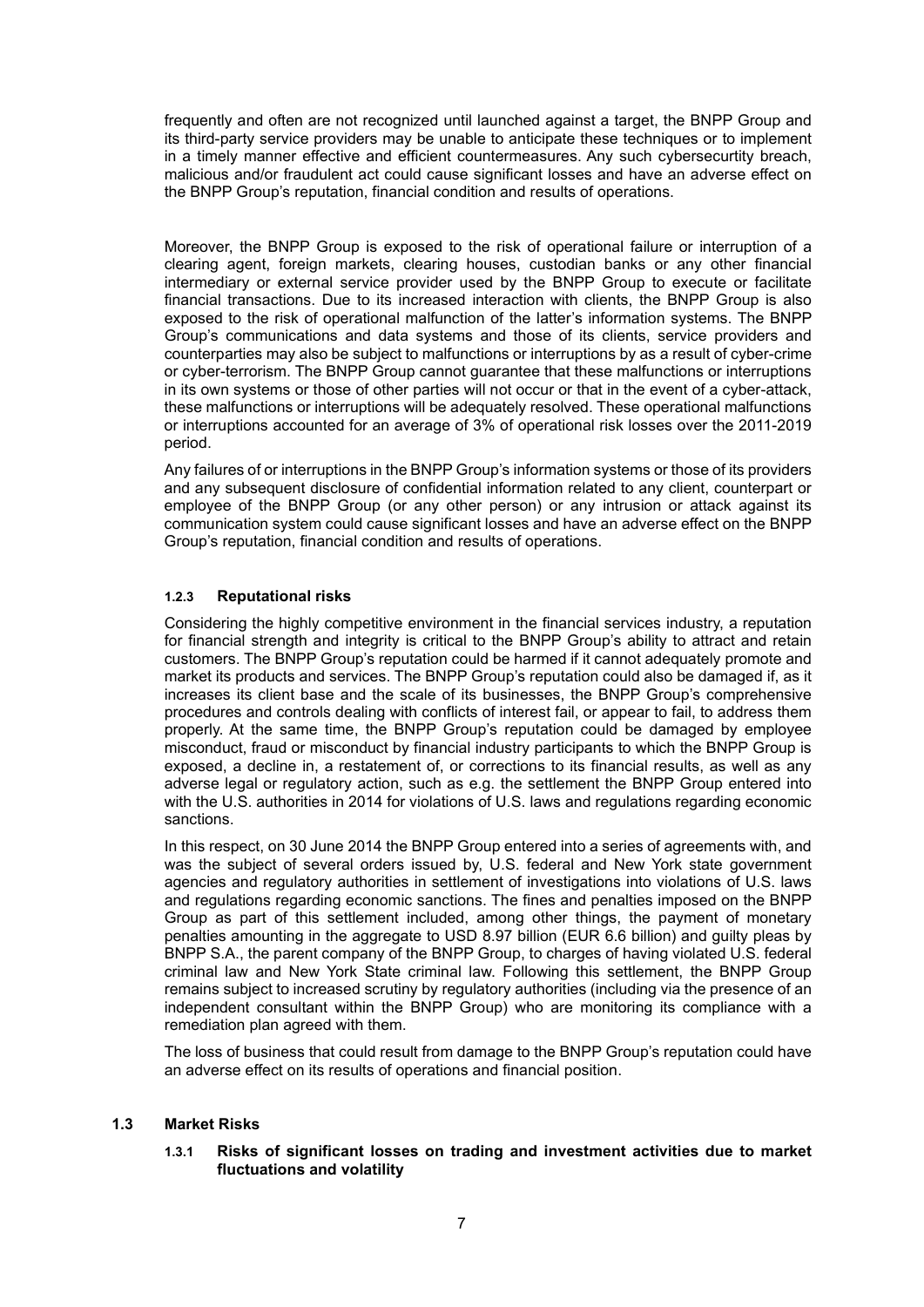The BNPP Group maintains trading and investment positions in the debt, currency, commodity and equity markets, and in unlisted securities, real estate and other asset classes, including through derivative contracts. These positions could be adversely affected by extreme volatility in these markets, i.e. the degree to which prices fluctuate over a particular period in a particular market, regardless of market levels. Moreover, volatility trends that prove substantially different from the BNPP Group's expectations may lead to losses relating to a broad range of other products that the BNPP Group uses, including swaps, forward and future contracts, options and structured products.

To the extent that the BNPP Group owns assets, or has net long positions, in any of those markets, a market downturn could result in losses from a decline in the value of its positions. Conversely, to the extent that the BNPP Group has sold assets that it does not own, or has net short positions in any of those markets, a market upturn could, in spite of the existing limitation of risks and control systems, expose the BNPP Group to potentially substantial losses as it attempts to cover its net short positions by acquiring assets in a rising market. The BNPP Group may from time to time hold a long position in one asset and a short position in another, in order to hedge transactions with clients and/or from which it expects to gain based on changes in the relative value of the two assets. If, however, the relative value of the two assets changes in a direction or manner that the BNPP Group did not anticipate or against which it is not hedged, it might realize a loss on those paired positions. Such losses, if significant, could adversely affect the BNPP Group's results and financial condition. In addition, the BNPP Group's hedging strategies may not be suitable for certain market conditions.

If any of the variety of instruments and strategies that the BNPP Group uses to hedge its exposure to various types of risk in its businesses is not effective, the BNPP Group may incur losses. Many of its strategies are based on historical trading patterns and correlations. For example, if the BNPP Group holds a long position in an asset, it may hedge that position by taking a short position in another asset where the short position has historically moved in a direction that would offset a change in the value of the long position. However, the hedge may only be partial, or the strategies used may not protect against all future risks or may not be fully effective in mitigating the BNPP Group's risk exposure in all market environments or against all types of risk in the future. Unexpected market developments may also reduce the effectiveness of the BNPP Group's hedging strategies, as occurred for example in late 2018 with the BNPP Group's index derivatives hedging in the United States. In addition, the manner in which gains and losses resulting from certain ineffective hedges are recorded may result in additional volatility in the BNPP Group's reported earnings.

The BNPP Group uses a "value at risk" (VaR) model to quantify its exposure to potential losses from market risks, and also performs stress testing with a view to quantifying its potential exposure in extreme scenarios. However, these techniques rely on statistical methodologies based on historical observations, which may turn out to be unreliable predictors of future market conditions. Accordingly, the BNPP Group's exposure to market risk in extreme scenarios could be greater than the exposures predicted by its quantification techniques.

The Global Markets business line in particular had EUR 18 billion in risk-weighted assets subject to market risk at 31 December 2019, or 3% of the total risk-weighted assets of the BNPP Group.

Any significant losses on trading and investment activities due to market fluctuations and volatility could have an adverse effect on its results of operations and financial position.

#### <span id="page-7-0"></span>**1.3.2 Risks of generating lower revenues from commission and fee-based businesses during market downturns.**

Commissions represented 21% of the BNPP Group's total revenues in 2019. Financial and economic conditions affect the number and size of transactions for which the BNPP Group provides securities underwriting, financial advisory and other Investment Banking services. These revenues, which include fees from these services, are directly related to the number and size of the transactions in which the BNPP Group participates and can thus be significantly affected by economic or financial changes that are unfavourable to its Investment Banking business and clients. In addition, because the fees that the BNPP Group charges for managing its clients' portfolios are in many cases based on the value or performance of those portfolios, a market downturn that reduces the value of its clients' portfolios or increases the amount of withdrawals would reduce the revenues it receives from its asset management, equity derivatives and Private Banking businesses. Independently of market changes, below-market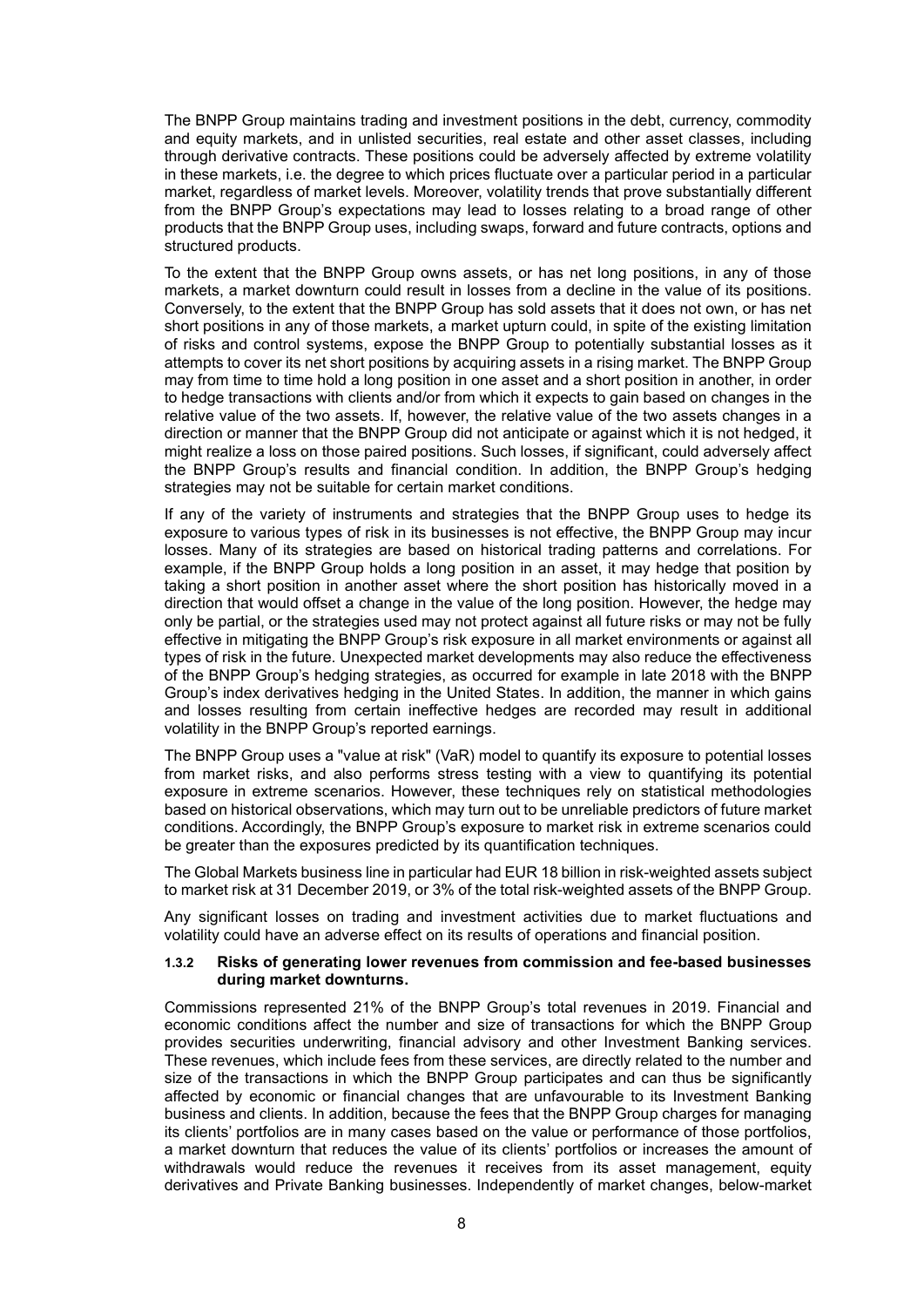performance by the BNPP Group's mutual funds may result in increased withdrawals and reduced inflows, which would reduce the revenues the BNPP Group receives from its asset management business.

#### <span id="page-8-0"></span>**1.3.3 Risks of adjustments to the carrying value of the BNPP Group's securities and derivatives portfolios and the BNPP Group's own debt**

The carrying value of the BNPP Group's securities and derivatives portfolios and certain other assets, as well as its own debt, in its balance sheet is adjusted as of each financial statement date. As at 31 December 2019, on the assets side of the BNPP Group's balance sheet, financial instruments at fair value through profit or loss, derivative financial instruments used for hedging purposes and financial assets at fair value through shareholders' equity amounted to EUR 576.1 billion, EUR 12.4 billion and EUR 52.7 billion respectively. In the liabilities column, financial instruments at fair value through profit or loss and derivative financial instruments used for hedging purposes amounted to EUR 582.2 billion and EUR 14.1 billion, respectively, at 31 December 2019. Most of the adjustments are made on the basis of changes in fair value of the BNPP Group's assets or debt during an accounting period, with the changes recorded either in the income statement or directly in shareholders' equity. Changes that are recorded in the income statement, to the extent not offset by opposite changes in the value of other assets, affect the BNPP Group's consolidated revenues and, as a result, its net income. All fair value adjustments affect shareholders' equity and, as a result, the BNPP Group's capital adequacy ratios. The fact that fair value adjustments are recorded in one accounting period does not mean that further adjustments will not be needed in subsequent periods.

Any adjustments to the carrying value of the BNPP Group's securities and derivatives portfolios and the BNPP Group's own debt could have an adverse effect on its results of operations and financial position.

## <span id="page-8-2"></span><span id="page-8-1"></span>**1.4 Liquidity and funding risks**

#### **1.4.1 Risk of less access to and higher cost of funding**

The financial crisis, the euro zone sovereign debt crisis as well as the general macroeconomic environment have at times adversely affected the availability and cost of funding for European banks in recent years. This was due to several factors, including a sharp increase in the perception of bank credit risk due to exposure to sovereign debt in particular, credit rating downgrades of sovereigns and of banks, and debt market speculation. Many European banks, including the BNPP Group, at various points experienced restricted access to wholesale debt markets and to the interbank market, as well as a general increase in their cost of funding. Accordingly, reliance on direct borrowing from the European Central Bank ("**ECB**") at times increased substantially. If such adverse credit market conditions were to reappear in the event of prolonged stagnation of growth, deflation, resurgence of the financial crisis, another sovereign debt crisis or new forms of financial crises, factors relating to the financial industry in general or to the BNPP Group in particular, the effect on the liquidity of the European financial sector in general and the BNPP Group in particular could be materially adverse and have a negative impact on the BNPP Group's results of operations and financial condition.

## <span id="page-8-3"></span>**1.4.2 Risk of protracted market declines**

In some of the BNPP Group's businesses, particularly Global Markets (which represented 12% of the BNPP Group's revenue in 2019) and Asset/Liability Management, protracted market movements, particularly asset price declines, can reduce the level of activity in the market or reduce market liquidity. These developments can lead to material losses if the BNPP Group cannot close out deteriorating positions in a timely way. This is particularly true for assets that are intrinsically illiquid. Assets that are not traded on stock exchanges or other public trading markets, such as certain derivative contracts between financial institutions, may have values that the BNPP Group calculates using models rather than publicly-quoted prices. Monitoring the deterioration of prices of assets like these is difficult and could lead to significant unanticipated losses.

The BNPP Group is exposed to the risk that the maturity, interest rate or currencies of its assets might not match those of its liabilities. The timing of payments on certain of the BNPP Group's assets is uncertain, and if the BNPP Group receives lower revenues than expected at a given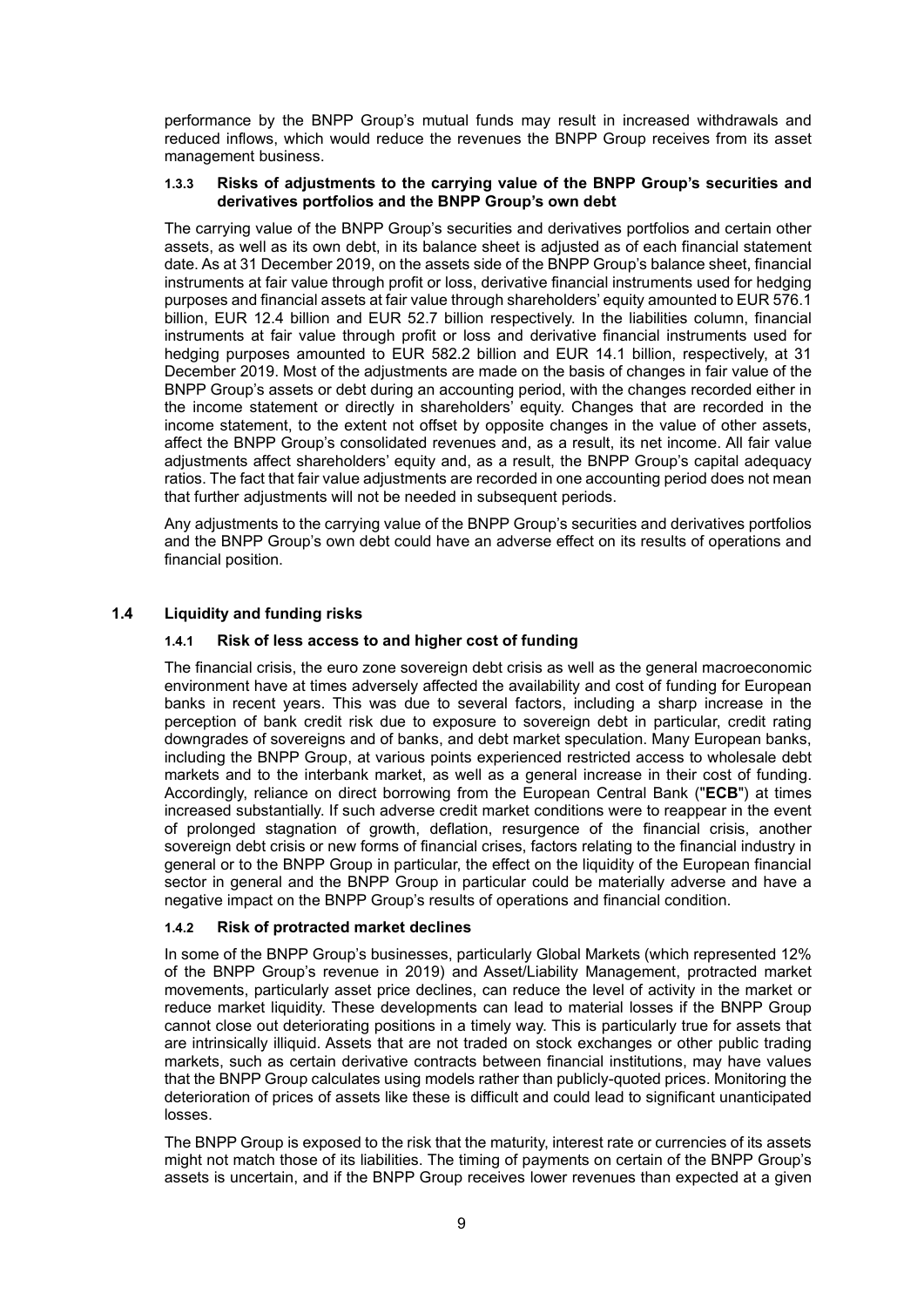time, it might require additional market funding in order to meet its obligations on its liabilities. While the BNPP Group imposes strict limits on the gaps between its assets and its liabilities as part of its risk management procedures, it cannot be certain that these limits will be fully effective to eliminate potential losses arising from asset and liability mismatches.

## <span id="page-9-0"></span>**1.4.3 Risks regarding credit ratings of the BNPP Group being downgraded**

Credit ratings have a significant impact on the BNPP Group's liquidity. On 5 April 2019, Standard & Poor's revised the long-term rating of BNPP S.A's deposits and senior preferred debt from A to A+, and confirmed its short-term rating as A-1, with a stable outlook. On 6 June 2019, Fitch revised its long-term deposits and senior preferred debt rating for BNPP S.A's from A+ to AA-, and raised its short-term rating from F1 to F1+, with a stable outlook. On 9 December 2019, Moody confirmed its long-term deposits and senior preferred debt rating from as Aa3, and confirmed its short-term rating as P-1, with a stable outlook. On 12 July 2019, DBRS confirmed BNPP S.A's senior preferred debt rating as AA(low), as well as its short-term rating as R-1(middle) with a stable outlook. A downgrade in the BNPP Group companies credit rating could affect the liquidity and competitive position of the BNPP Group. It could also increase the BNPP Group's borrowing costs, limit access to the capital markets or trigger additional obligations under its covered bonds or under certain bilateral provisions in some trading, derivative or collateralized financing contacts.

In addition, the BNPP Group's cost of obtaining long-term unsecured funding from market investors is also directly related to its credit spreads, which in turn depend to a certain extent on its credit ratings. Increases in credit spreads can significantly increase the BNPP Group's cost of funding. Changes in credit spreads are continuous, market-driven, and subject at times to unpredictable and highly volatile movements. Credit spreads are also influenced by market perceptions of the BNPP Group's creditworthiness. Furthermore, credit spreads may be influenced by movements in the cost to purchasers of credit default swaps referenced to the BNPP Group's debt obligations, which are influenced both by the credit quality of those obligations, and by a number of market factors that are beyond the control of the BNPP Group.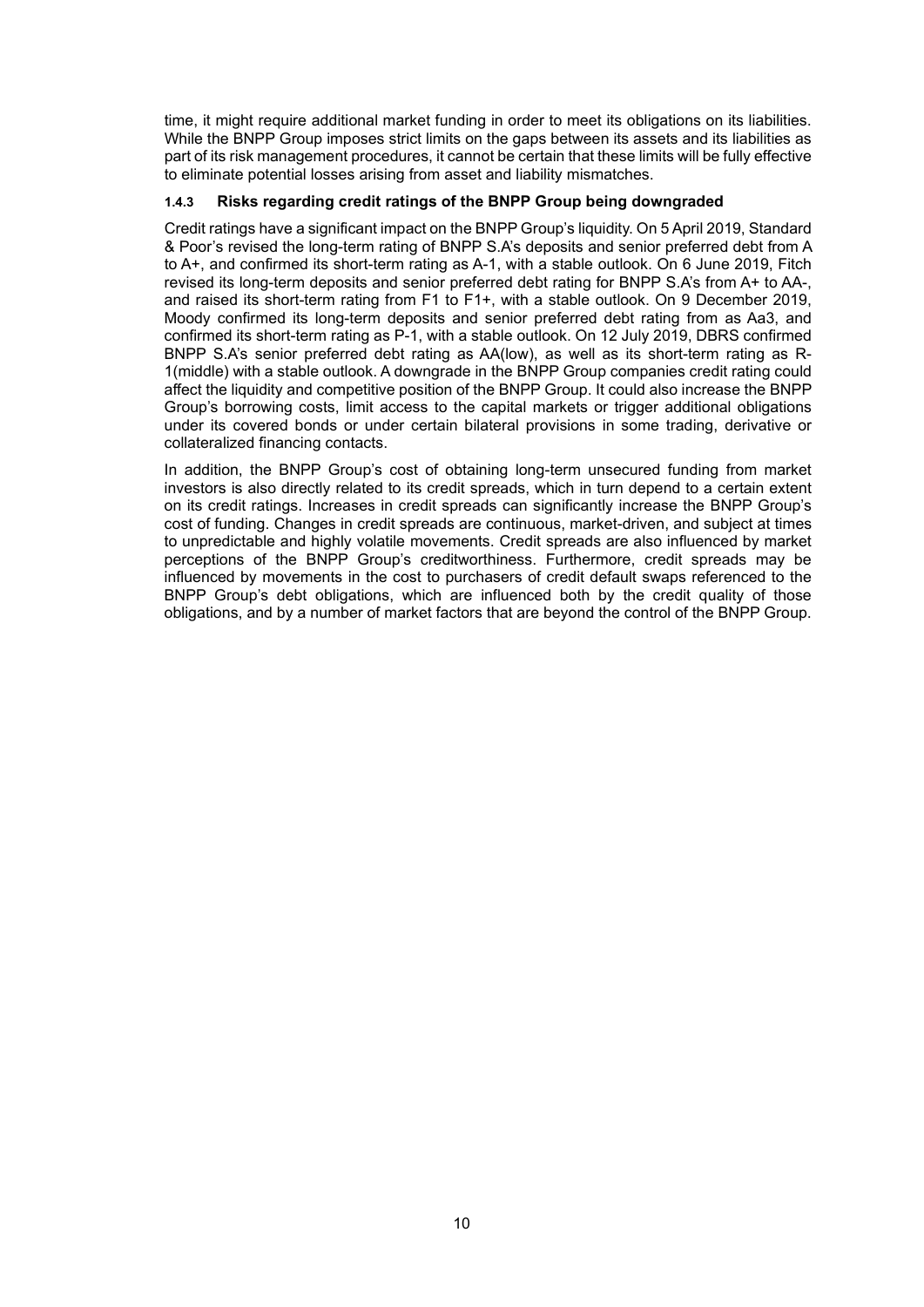#### <span id="page-10-1"></span><span id="page-10-0"></span>**1.5 Risks related to the macroeconomic and market environment**

## **1.5.1 Risks of Adverse economic and financial conditions**

The BNPP Group's business is sensitive to changes in the financial markets and more generally to economic conditions in France (31% of the BNPP Group's revenues at 31 December 2019), other countries in Europe (44% of the BNPP Group's revenues at 31 December 2019) and the rest of the world (25% of the BNPP Group's revenues at 31 December 2019). A deterioration in economic conditions in the markets where the BNPP Group operates could have some or all of the following impacts:

- adverse economic conditions could affect the business and operations of the BNPP Group's customers, reducing credit demand and trading volume and resulting in an increased rate of default on loans and other receivables;
- a decline in market prices of bonds, equities and commodities could impact many of the businesses of the BNPP Group, including in particular trading, Investment Banking and asset management revenues;
- macroeconomic policies adopted in response to actual or anticipated economic conditions could have unintended effects, and are likely to impact market parameters such as interest rates and foreign exchange rates, which in turn could affect the BNPP Group's businesses that are most exposed to market risk;
- perceived favourable economic conditions generally or in specific business sectors could result in asset price bubbles, which could in turn exacerbate the impact of corrections when conditions become less favourable;
- a significant economic disruption (such as the global financial crisis of 2008 or the European sovereign debt crisis of 2011) could have a severe impact on all of the BNPP Group's activities, particularly if the disruption is characterized by an absence of market liquidity that makes it difficult to sell certain categories of assets at their estimated market value or at all;
- a significant deterioration of market and economic conditions resulting from, among other things, from adverse political and geopolitical events such as natural disasters, geopolitical tensions (in particular protectionist measures), emergence of health risks such as pandemics, acts of terrorism, social unrest, cyber-attacks, military conflicts or threats thereof and related risks could affect the operating environment for the BNPP Group episodically or for extended periods.

In 2020, European economies and financial markets will be particularly sensitive to a number of factors, including, for example, tensions around international trade (protectionist measures, such as customs duties, the "trade war" between the United States and China and tensions between the United States and Europe), geopolitical tensions (particularly in the Middle East and, more generally, between the United States and Iran), political risks directly affecting Europe (including the implementation of Brexit and the rise of populism), a persisting climate of sluggish economic growth, the volatility in commodity prices (itself affected by the above- mentioned factors) and, as discussed below, the evolution of monetary policy or the impact of health risks related to a pandemic such as the coronavirus. More generally, increased volatility of financial markets could adversely affect the BNPP Group's trading and investment positions in the debt, currency, commodity and equity markets, as well as its positions in other investments. For reference, Global Markets accounted for 12% of the BNPP Group's revenues in 2019. Severe market disruptions and extreme market volatility have occurred in recent years and may occur again in the future, which could result in significant losses for the BNPP Group. Such losses may extend to a broad range of trading and hedging products, including swaps, forward and future contracts, options and structured products. The volatility of financial markets makes it difficult to predict trends and implement effective trading strategies.

It is difficult to predict when economic or market downturns or other market disruptions will occur, and which markets will be most significantly impacted. If economic or market conditions in France or elsewhere in Europe, or Global Markets more generally, were to deteriorate or become more volatile, the BNPP Group's operations could be disrupted, and its business, results of operations and financial condition could be adversely affected.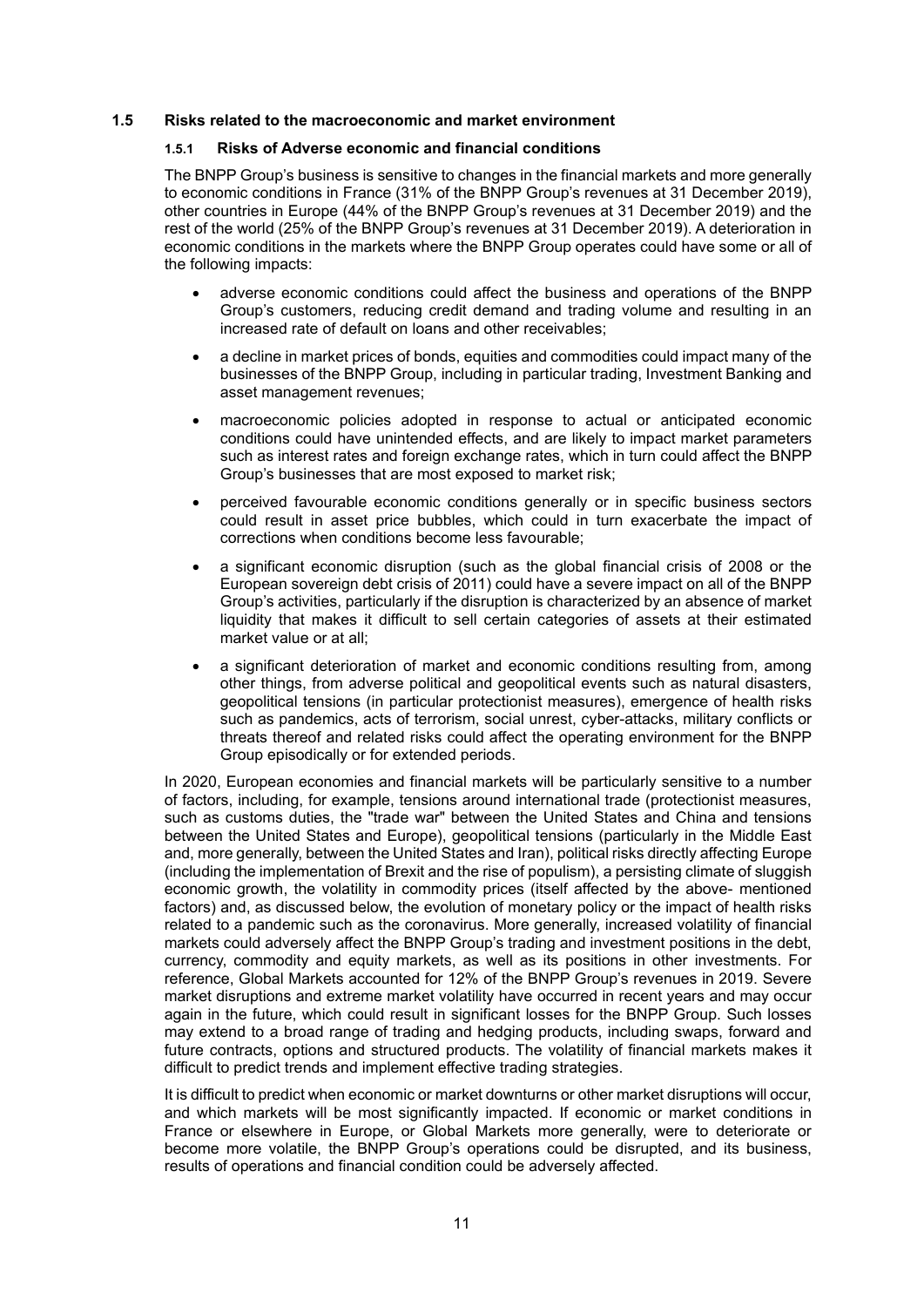#### <span id="page-11-0"></span>**1.5.2 Risks of significant interest rate changes**

The net interest income earned by the BNPP Group during any given period significantly affects its overall revenues and profitability for that period. Interest rates are highly sensitive to many factors beyond the BNPP Group's control, such as the rate of inflation, country-specific monetary policies and certain decisions concerning regulatory capital. Changes in market interest rates could affect the interest rates charged on interest-earning assets differently than the interest rates paid on interest-bearing liabilities. Any adverse change in the yield curve could cause a decline in net interest income generated by the BNPP Group's lending activities. In addition, increases in the interest rates at which the BNPP Group's short-term funding is available and maturity mismatches may adversely affect its profitability.

Since the 2008-2009 financial crisis, Global Markets have been characterized by an extended period of low interest rates. This low interest rate environment has weighed significantly on banks' profitability, including that of the BNPP Group, for a number of years. The relative impact on banks depends, in particular, on the proportion of their revenues represented by net interest income; this proportion was 47% for the BNPP Group in 2019. The situation worsened in 2019, in particular with the emergence and increasing prevalence of loans at negative interest rates, including placements by European banks with the ECB. If the low, and even negative, interest rate environment continues, as a result, for example, of continued monetary loosening, low growth or other factors, the BNPP Group's profitability could be impacted or even decline. In this respect, the ECB announced in  $2019 - in$  the face of slower than anticipated growth  $- a$ status quo on its benchmark lending rates until at least the first half of 2020, new targeted longer-term financing operations (TLTRO) bearing, under certain conditions, negative rates, and, in September 2019, the resumption of its quantitative easing policy, which had been suspended a few months earlier. In addition, the persistently low interest rate environment blunts the effectiveness of monetary policies against declining growth or recessions.

During periods of low interest rates, interest rate spreads tend to tighten, and the BNPP Group may be unable to lower interest rates on deposits sufficiently to offset reduced income from lending at lower interest rates. Net interest income amounted to EUR 21,062 million in 2018 and EUR 21,127 million in 2019, respectively. On an indicative basis, over one-, two- and three-year timeframes, the sensitivity of revenues at 31 December 2019 to a parallel, instantaneous and definitive increase in market rates of +50 basis points (+0.5%) across all currencies has an impact of -EUR 270 million, +EUR 216 million and +EUR 614 million, respectively, or -0.6%, 0.5% and 1.4% of the BNPP Group's net banking income. The negative interest rate environment in which banks are charged for cash deposited with central banks, whereas banks typically do not charge clients for deposits, weighs on banks' margins. In addition, the BNPP Group has been facing and may continue to face an increase in early repayment and refinancing of mortgages and other fixed-rate consumer and corporate loans as clients take advantage of lower borrowing costs. This, along with the issuance of new loans at the low prevailing market interest rates, has resulted and may continue to result in a decrease in the average interest rate of the BNPP Group's portfolio of loans thereby causing a decline in its net interest income from lending activities. Moreover, an environment of persistently low interest rates can also have the effect of flattening the yield curve in the market more generally, which could reduce the premium generated by the BNPP Group from its funding activities. A flattening yield curve can also influence financial institutions to engage in riskier activities in an effort to earn the desired level of returns, which can increase overall market risk and volatility. Low interest rates may also affect the profitability and even the solvency of the insurance activities of French banks, including the BNPP Group, particularly due to the prevalence in the market of life insurance contracts backed by euro- denominated funds, which may not be able to generate sufficient returns to be competitive with other investment products. Low interest rates may also adversely affect commissions charged by the BNPP Group's asset management subsidiaries on money market and other fixed income products. A reduction in credit spreads and decline in Retail Banking income resulting from lower portfolio interest rates may adversely affect the profitability of the BNPP Group's Retail Banking operations.

On the other hand, the end of a period of prolonged low interest rates, in particular due to tightening monetary policy (itself triggered in particular by increases in economic growth or in inflation at rates higher than expected by central banks) would also carry risks. In this respect, the U.S. Federal Reserve tightened its monetary policy in 2017 and 2018, before lowering its key interest rate as from July 2019. If market interest rates were to rise, a portfolio featuring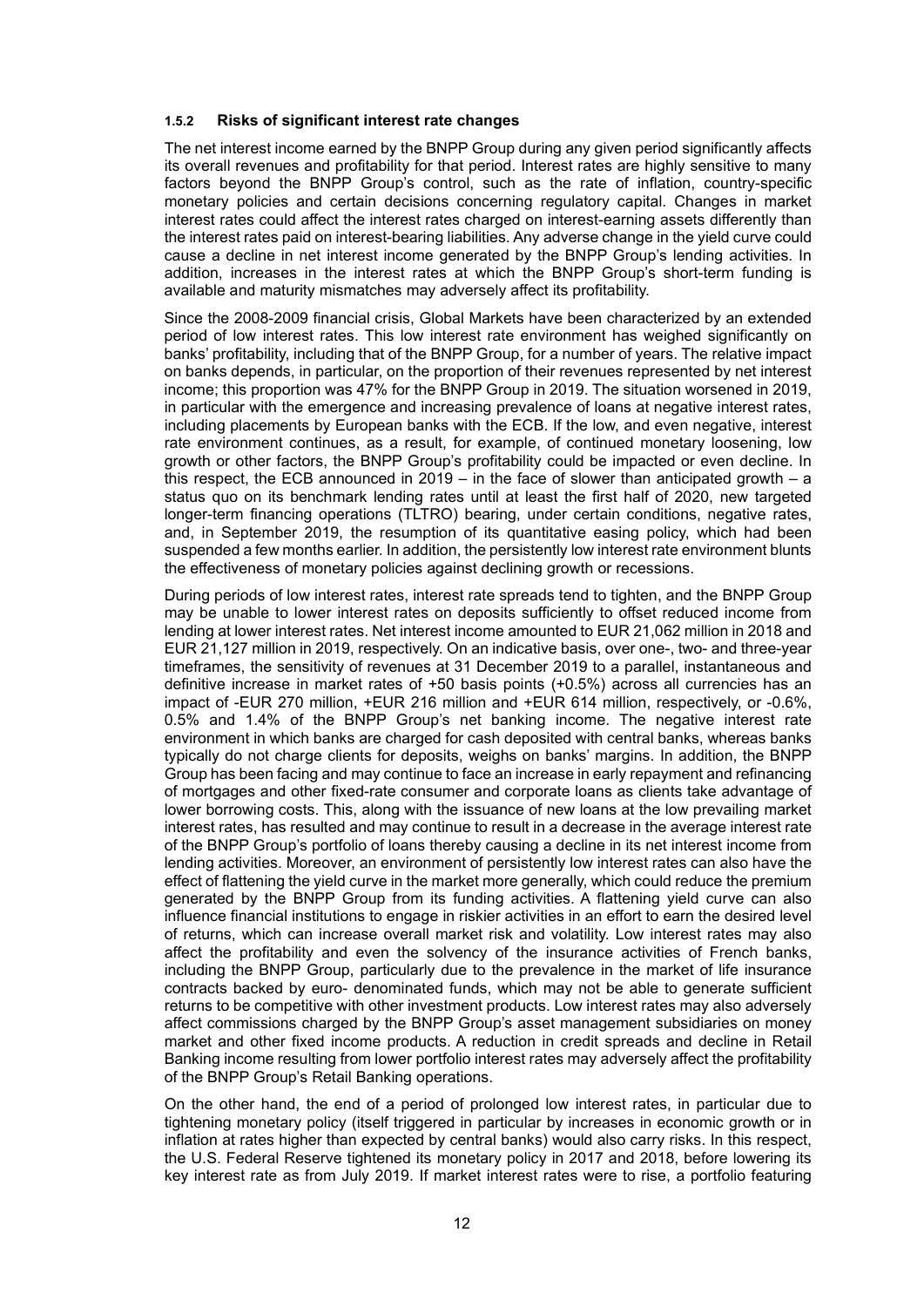significant amounts of lower interest loans and fixed income assets would be expected to decline in value. If the BNPP Group's hedging strategies are ineffective or provide only a partial hedge against such a change in value, the BNPP Group could incur losses. Any sharper or more rapid than expected tightening could have a negative impact on the economic recovery. On the lending side, it could in particular cause stress in loan and bond portfolios, possibly leading to an increase in non-performing exposures and defaults. More generally, the ending of accommodative monetary policies (including liquidity infusions from central bank asset purchases) may lead to severe corrections in certain markets or asset classes (e.g., noninvestment grade corporate and sovereign borrowers, certain sectors of equities and real estate) that particularly benefitted (including from very low risk premiums as compared to historical averages) from the prolonged low interest rate and high liquidity environment, and such corrections could potentially be contagious to financial markets generally, including through substantially increased volatility.

#### <span id="page-12-0"></span>**1.5.3 Risks regarding political, macroeconomic or financial changes in the countries and regions where BNPP Group operates**

The BNPP Group is subject to country risk, meaning the risk that economic, financial, political or social conditions in a given foreign country in which it operates could affect its business and results. The BNPP Group monitors country risk and takes it into account in the fair value adjustments and cost of risk recorded in its financial statements. However, a significant change in political or macroeconomic environments may require it to record additional charges or to incur losses beyond the amounts previously written down in its financial statements. In addition, factors specific to a country or region in which the BNPP Group operates could make it difficult for it to carry out its business and lead to losses or impairment of assets.

At 31 December 2019, the BNPP Group's loan portfolio consisted of receivables from borrowers located in France (30%), Belgium and Luxembourg (13%), Italy (10%), other European countries (21%), North America (14%), Asia (6%) and the rest of the world (6%). Adverse conditions that particularly affect these countries and regions would have a particularly significant impact on the BNPP Group. In addition, the BNPP Group has significant exposures in countries outside the OECD, which are subject to risks that include political instability, unpredictable regulation and taxation, expropriation and other risks that are less present in more developed economies.

Such political, macroeconomic or financial changes in the countries and regions where BNPP Group operates could have an adverse effect on its results of operations and financial position.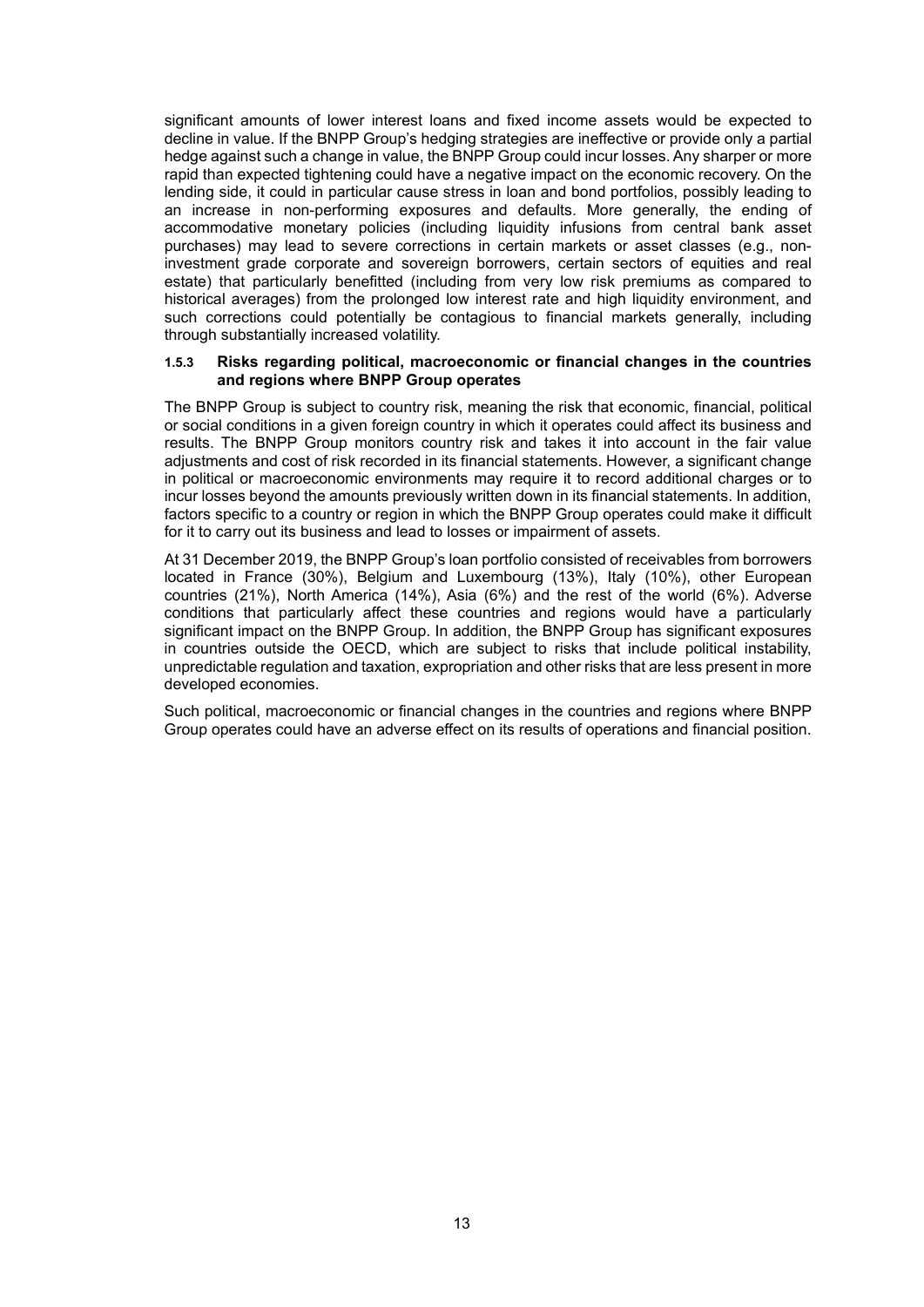#### <span id="page-13-1"></span><span id="page-13-0"></span>**1.6 Regulatory Risks**

#### **1.6.1 Risks regarding impact of laws and regulations adopted in recent years, particularly in response to the global financial crisis, as well as new legislative proposals**

#### *Laws and regulations adopted in recent years*

Laws and regulations have been enacted in the past few years, in particular in France, Europe and the United States, with a view to introducing a number of changes, some permanent, in the financial environment. The impact of the measures has changed substantially the environment in which the BNPP Group and other financial institutions operate.

The measures that have been adopted include:

- more stringent capital and liquidity requirements (particularly for global systemically important banks such as the BNPP Group), as well as changes to the risk-weighting methodologies and the methods of using internal models that could lead to increased capital requirements;
- restrictions on certain types of activities considered as speculative undertaken by commercial banks that are prohibited or need to be ring-fenced in subsidiaries (particularly proprietary trading) and are subject to prudential requirements and autonomous funding;
- prohibitions or restrictions on certain types of financial products or activities;
- enhanced recovery and resolution regimes, in particular the Bank Recovery and Resolution Directive of 15 May 2014 (the "**BRRD**"), as amended from time to time, which strengthens powers to prevent and resolve banking crises in order to ensure that losses are borne largely by the creditors and shareholders of the banks and in order to keep the costs incurred by taxpayers to a minimum;
- the establishment of the national resolution funds by the BRRD and the creation of the Single Resolution Board (the SRB) by the European Parliament and Council of the European Union in a resolution dated 15 July 2014 (the "**SRM Regulation**"), as amended from time to time, which can initiate resolution proceedings for banking institutions such as the BNPP Group, and the Single Resolution Fund (the SRF), the financing of which by the BNPP Group (up to its annual contribution) can be significant;
- the establishment of national deposit guarantee schemes and a proposed European deposit guarantee scheme or deposit insurance which will gradually cover all or part of the guarantee schemes of participating countries;
- increased internal control and reporting requirements with respect to certain activities;
- greater powers granted to the relevant authorities to combat money laundering and terrorism financing;
- more stringent governance and conduct of business rules and restrictions and increased taxes on employee compensation over specified levels;
- measures to improve the transparency, efficiency and integrity of financial markets and in particular the regulation of high frequency trading, more extensive market abuse regulations, increased regulation of certain types of financial products including mandatory reporting of derivative and securities financing transactions, requirements either to mandatorily clear, or otherwise mitigate risks in relation to, over-the-counter derivative transactions (including through posting of collateral in respect of non-centrally cleared derivatives);
- the taxation of financial transactions;
- enhanced protection of personal data and cybersecurity requirements;
- enhanced disclosure requirements, for instance in the area of sustainable finance; and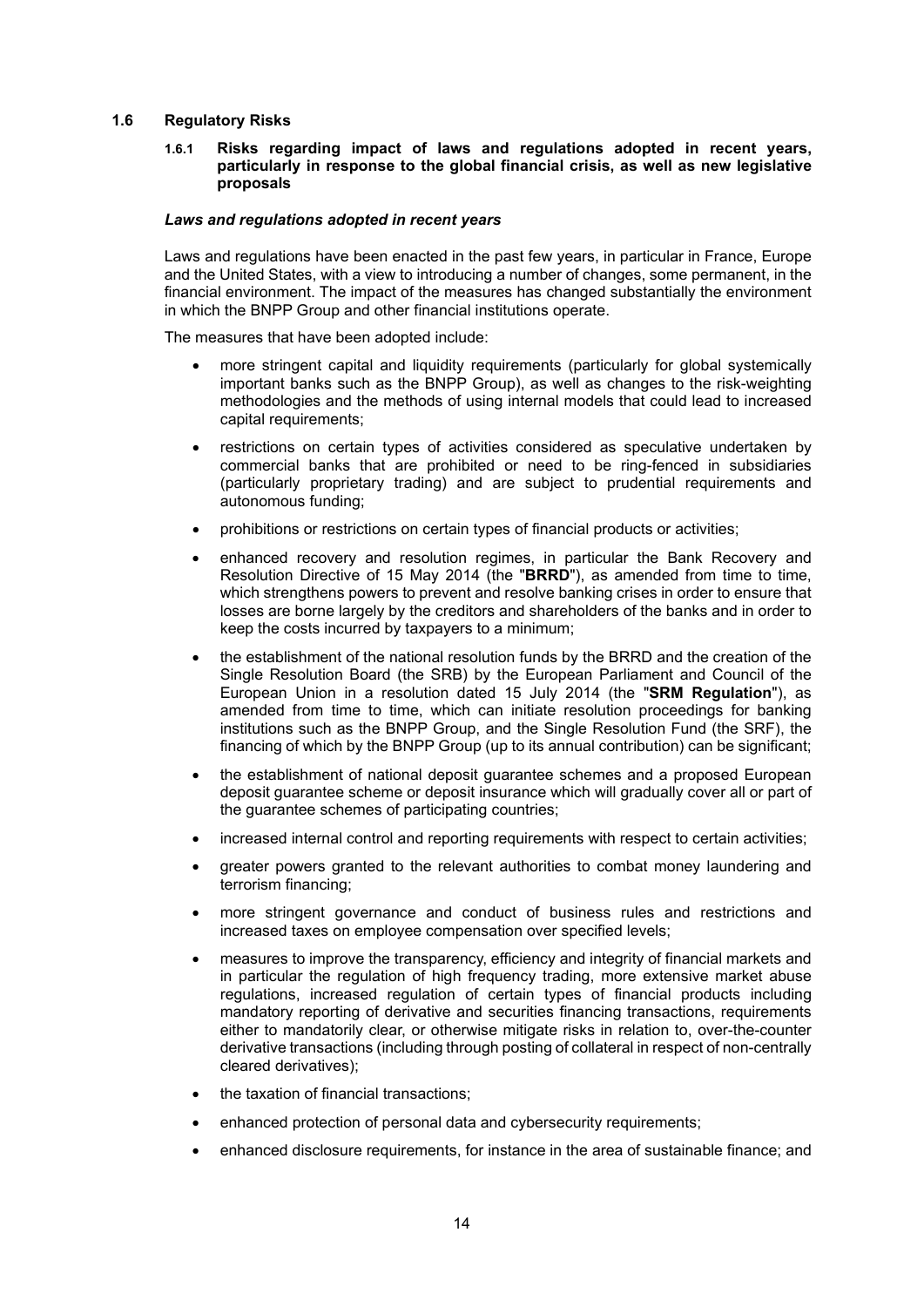• strengthening the powers of supervisory bodies, such as the French Prudential Supervision and Resolution Authority (the "**ACPR**") and the creation of new authorities, including the adoption of the Single Resolution Mechanism (the SRM) in October 2013, which placed the BNPP Group under the direct supervision of the ECB as of November 2014.

Such further measures may have a significant adverse impact. For example, the introduction of a required contribution to the Single Resolution Fund resulted in a substantial additional expense for the BNPP Group (the BNPP Group made a EUR 0.6 billion contribution to the Single Resolution Fund in 2019).

These changes, the scope and implications of which are highly unpredictable, could substantially affect the BNPP Group and have an adverse effect on its business, financial condition and results of operations.

#### *New legislative proposals*

Measures relating to the banking sector could be further amended, expanded or strengthened. Moreover, additional measures could be adopted in other areas. It is impossible to predict what additional measures will be adopted and, given the complexity and continuing uncertainty of a certain number of these measures, to determine their impact on the BNPP Group. The effect of these measures, whether already adopted or that may be adopted in the future, has been and could continue to be a decrease in the BNPP Group's ability to allocate its capital and capital resources to financing, limit its ability to diversify risks, reduce the availability of certain financing and liquidity resources, increase the cost of financing, increase the cost of compliance, increase the cost or reduce the demand for the products and services offered by the BNPP Group, require the BNPP Group to proceed with internal reorganizations, structural changes or reallocations, affect the ability of the BNPP Group to carry on certain activities or to attract and/or retain talent and, more generally, affect its competitiveness and profitability, which could have an impact on its profitability, financial condition and operating results. For example, the European Banking Authority estimated, in a report published on 5 August 2019, that the implementation of the final Basel III agreement adopted by the Group of Central Bank Governors and Heads of Supervision (GHOS) on 7 December 2017 may result, under conservative assumptions, in an increase of the Tier 1 minimum required capital amount by 24.4% with respect to the June 2018 baseline, which would cause, for the 189 banks in the sample, a shortfall in total capital of EUR 135.1 billion, of which EUR 91.1 billion common equity Tier 1.

The BNPP Group is subject to extensive and evolving regulatory regimes in the jurisdictions in which it operates. The BNPP Group faces the risk of changes in legislation or regulation in all of the countries in which it operates, including, but not limited to, the following:

- monetary, liquidity, interest rate and other policies of central banks and regulatory authorities;
- changes in government or regulatory policy that may significantly influence investor decisions, in particular in the markets in which the BNPP Group operates;
- changes in regulatory requirements applicable to the financial industry, such as rules relating to applicable governance, remunerations, capital adequacy and liquidity frameworks, restrictions on activities considered as speculative and recovery and resolution frameworks;
- changes in securities regulations as well as in financial reporting, disclosure and market abuse regulations;
- changes in the regulation of certain types of transactions and investments, such as derivatives and securities financing transactions and money market funds;
- changes in the regulation of market infrastructures, such as trading venues, central counterparties, central securities depositories, and payment and settlement systems;
- changes in the regulation of payment services, crowdfunding and fintech;
- changes in the regulation of protection of personal data and cybersecurity;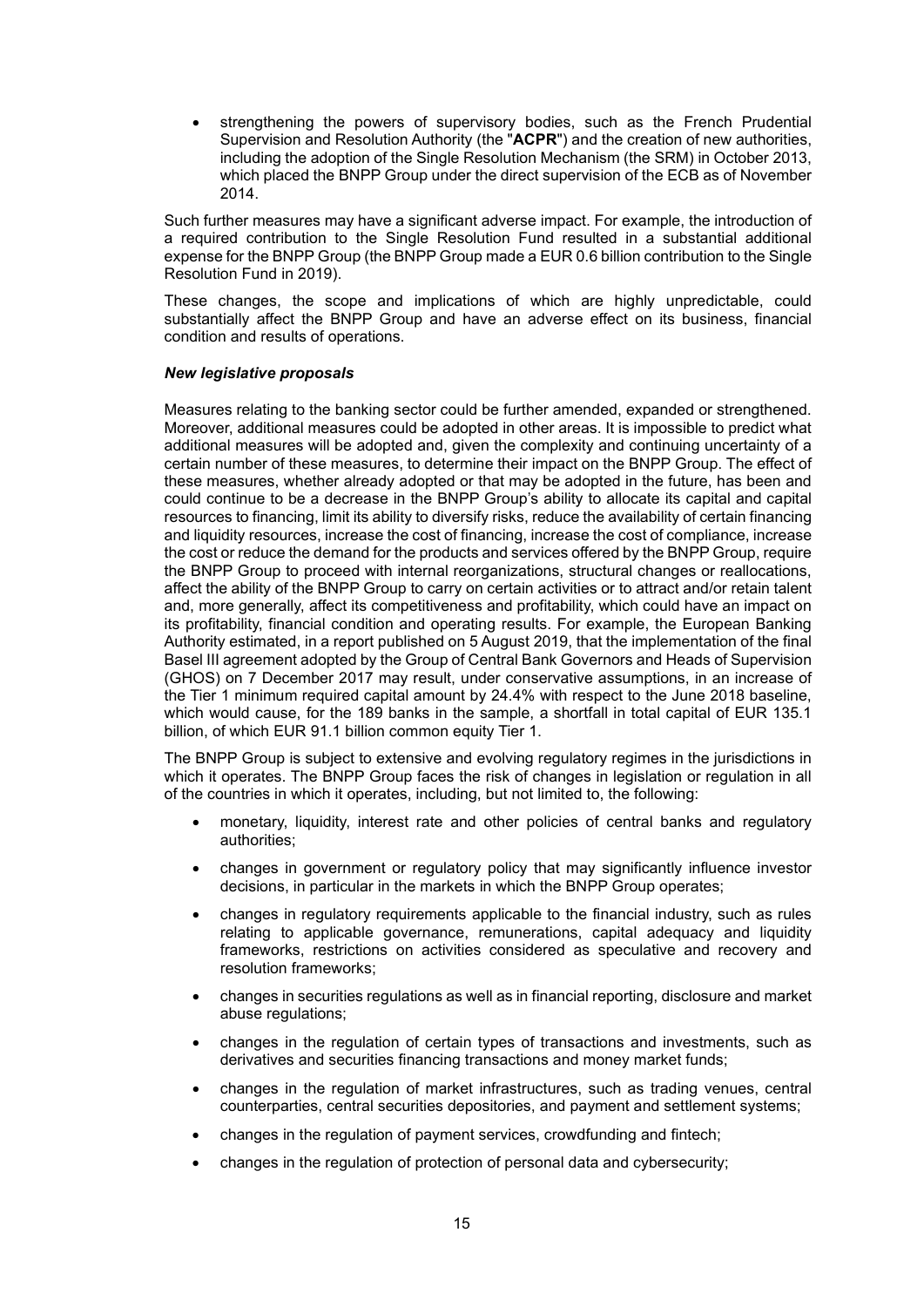- changes in tax legislation or the application thereof;
- changes in accounting norms;
- changes in rules and procedures relating to internal controls, risk management and compliance; and
- expropriation, nationalization, price controls, exchange controls, confiscation of assets and changes in legislation relating to foreign ownership.

Such further measures, the scope and implications of which are highly unpredictable, could substantially affect the BNPP Group and have an adverse effect on its business, financial condition and results of operations. Some reforms not aimed specifically at financial institutions, such as measures relating to the funds industry or promoting technological innovation (such as open data projects), could facilitate the entry of new players in the financial services sector or otherwise affect the BNPP Group's business model, competitiveness and profitability, which could in turn affect its financial condition and results of operations.

#### <span id="page-15-0"></span>**1.6.2 Risks regarding substantial fines and other administrative and criminal penalties for non-compliance with applicable laws and regulations and may litigation losses**

The BNPP Group is exposed to regulatory compliance risk, i.e. the failure to comply fully with the laws, regulations, codes of conduct, professional norms or recommendations applicable to the financial services industry. This risk is exacerbated by the adoption by different countries of multiple and occasionally diverging and even conflicting legal or regulatory requirements. Besides damage to the BNPP Group's reputation and private rights of action (including class actions), non-compliance could lead to material legal proceedings, fines and expenses (including fines and expenses in excess of recorded provisions), public reprimand, enforced suspension of operations or, in extreme cases, withdrawal by the authorities of operating licenses. This risk is further exacerbated by continuously increasing regulatory scrutiny of financial institutions as well as substantial increases in the quantum of applicable fines and penalties. Moreover, litigation by private parties against financial institutions has substantially increased in recent years. Accordingly, the BNPP Group faces significant legal risk in its operations, and the volume and amount of damages claimed in litigation, regulatory proceedings and other adversarial proceedings against financial services firms have substantially increased in recent years and may increase further. The BNPP Group may record provisions in this respect.

In this respect, on 30 June 2014 the BNPP Group entered into a series of agreements with, and was the subject of several orders issued by, U.S. federal and New York state government agencies and regulatory authorities in settlement of investigations into violations of U.S. laws and regulations regarding economic sanctions. The fines and penalties imposed on the BNPP Group as part of this settlement included, among other things, the payment of monetary penalties amounting in the aggregate to USD 8.97 billion (EUR 6.6 billion) and guilty pleas by BNPP S.A., the parent company of the BNPP Group, to charges of having violated U.S. federal criminal law and New York State criminal law. Following this settlement, the BNPP Group remains subject to increased scrutiny by regulatory authorities (including via the presence of an independent consultant within the BNPP Group) who are monitoring its compliance with a remediation plan agreed with them.

The BNPP Group is currently involved in various litigations and investigations. It may become involved in further such matters at any point. No assurance can be given that an adverse outcome in one or more of such matters would not have a material adverse effect on the BNPP Group's operating results for any particular period.

## <span id="page-15-1"></span>**1.6.3 Risks regarding a resolution proceeding**

The BRRD, SRM Regulation and the Ordinance of 20 August 2015, as amended from time to time, confer upon the ACPR or the SRB the power to commence resolution proceedings for a banking institution, such as the BNPP Group, with a view to ensure the continuity of critical functions, to avoid the risks of contagion and to recapitalize or restore the viability of the institution. These powers are to be implemented so that, subject to certain exceptions, losses are borne first by shareholders, then by holders of additional capital instruments qualifying as Tier 1 and Tier 2 (such as subordinated bonds), then by the holders of non-preferred senior debt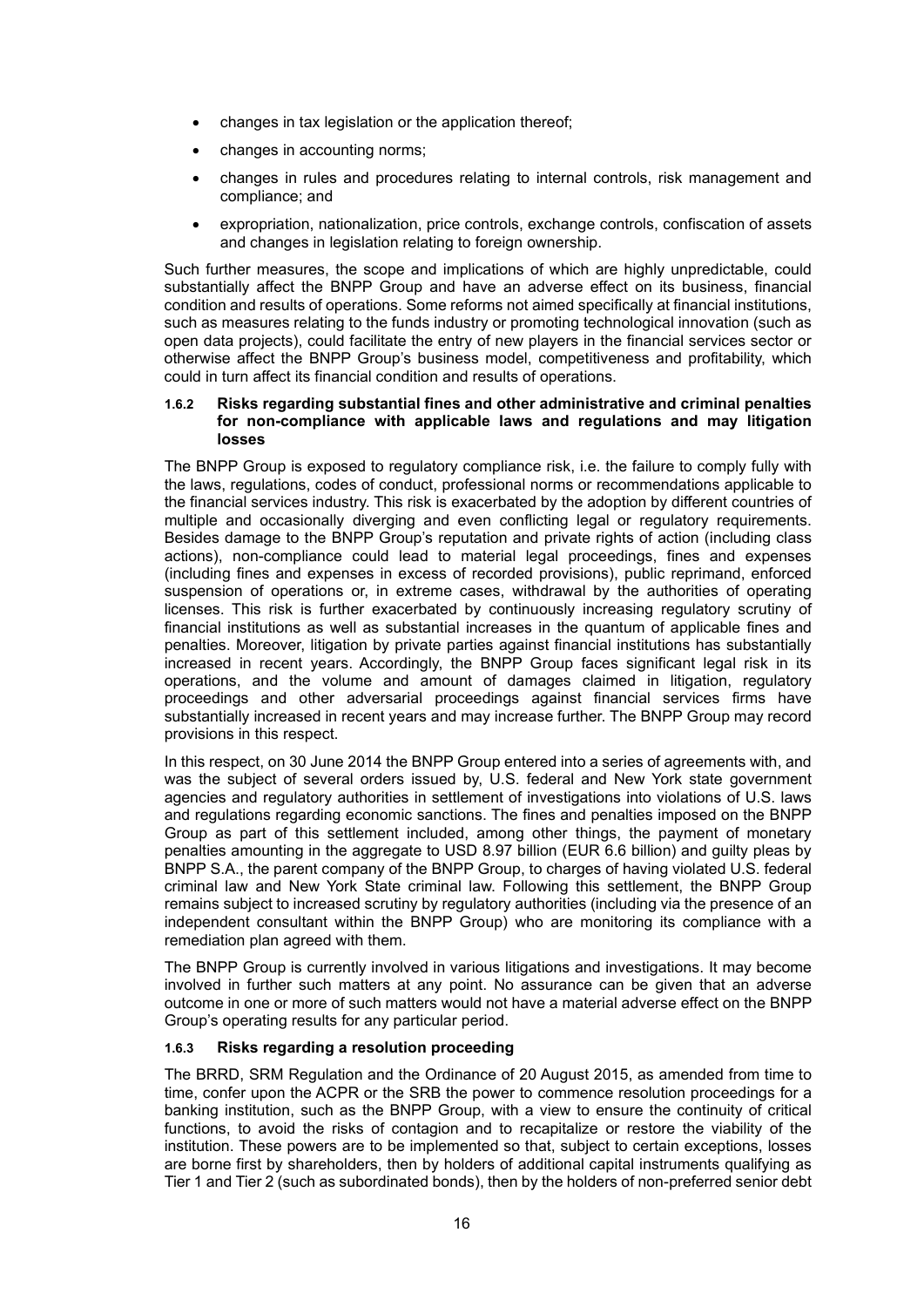and finally by the holders of senior preferred debt, all in accordance with the order of their claims in normal insolvency proceedings. For reference, the BNPP Group's medium- to long-term wholesale financing at 31 December 2019 consisted of the following: EUR 10 billion in hybrid Tier 1 debt, EUR 18 billion in Tier 2 subordinated debt, EUR 41 billion in senior unsecured nonpreferred debt, EUR 81 billion in senior unsecured preferred debt and EUR 26 billion in senior secured debt.

Resolution authorities have broad powers to implement resolution measures with respect to institutions and groups subject to resolution proceedings, which may include (without limitation): the total or partial sale of the institution's business to a third party or a bridge institution, the separation of assets, the replacement or substitution of the institution as obligor in respect of debt instruments, the full or partial write-down of capital instruments, the dilution of capital instruments through the issuance of new equity, the full or partial write-down or conversion into equity of debt instruments, modifications to the terms of debt instruments (including altering the maturity and/or the amount of interest payable and/or imposing a temporary suspension on payments), discontinuing the listing and admission to trading of financial instruments, the dismissal of managers or the appointment of a special manager (*administrateur spécial*).

Certain powers, including the full or partial write-down of capital instruments, the dilution of capital instruments through the issuance of new equity, the full or partial write-down or conversion into equity of additional capital instruments qualifying as Tier 1 and Tier 2 (such as subordinated bonds), can also be exercised as a precautionary measure, outside of resolution proceedings and/or pursuant to the European Commission's State Aid framework if the institution requires exceptional public financial support.

The implementation of these tools and powers with respect to the BNPP Group may result in significant structural changes to the BNPP Group (including as a result of asset or business sales or the creation of bridge institutions) and in a partial or total write-down, modification or variation of claims of shareholders and creditors. Such powers may also result, after any transfer of all or part of the BNPP Group's business or separation of any of its assets, in the holders of securities (even in the absence of any such write-down or conversion) being left as the creditors of the BNPP Group whose remaining business or assets are insufficient to support the claims of all or any of the creditors of the BNPP Group.

## <span id="page-16-1"></span><span id="page-16-0"></span>**1.7 Risks related to the BNPP Group's growth in its current environment**

## **1.7.1 Risks due to epidemics and pandemics, including the ongoing coronavirus (COVID-19) pandemic and their economic consequences**

A novel strain of the coronavirus (COVID-19) emerged in China in December 2019 and has since spread to numerous countries throughout the globe; the World Health Organization declared the outbreak a pandemic in March 2020. Both the outbreak and government measures taken in response (border closings, travel restrictions, confinement measures…) have had and may continue to have a significant impact, both direct and indirect, on economic activity and financial markets globally. The slowdowns of the economies particularly affected (e.g. China, Italy, France, Spain and other European countries, the United States, the United Kingdom) as well as the reduction in global trade and commerce more generally have had and are likely to continue to have negative effects on global economic conditions as global production, investments, supply chains and consumer spending are affected and further restrictions are implemented.

In response to the adverse economic and market consequences of the pandemic, various governments and central banks have taken or announced measures to support the economy (loan guarantee schemes, tax payment deferrals, expanded unemployment coverage) or to improve liquidity in the financial markets (increased asset purchases, funding facilities). The BNPP Group is mobilized to channel these measures and support customers in particular in the Domestic Markets' networks. No assurance can be given, however, that such measures will suffice to offset the negative effects of the pandemic on the economy regionally or globally, to stave off regional or global recessions or to stabilize financial markets. The economic environment may well deteriorate further before beginning to improve.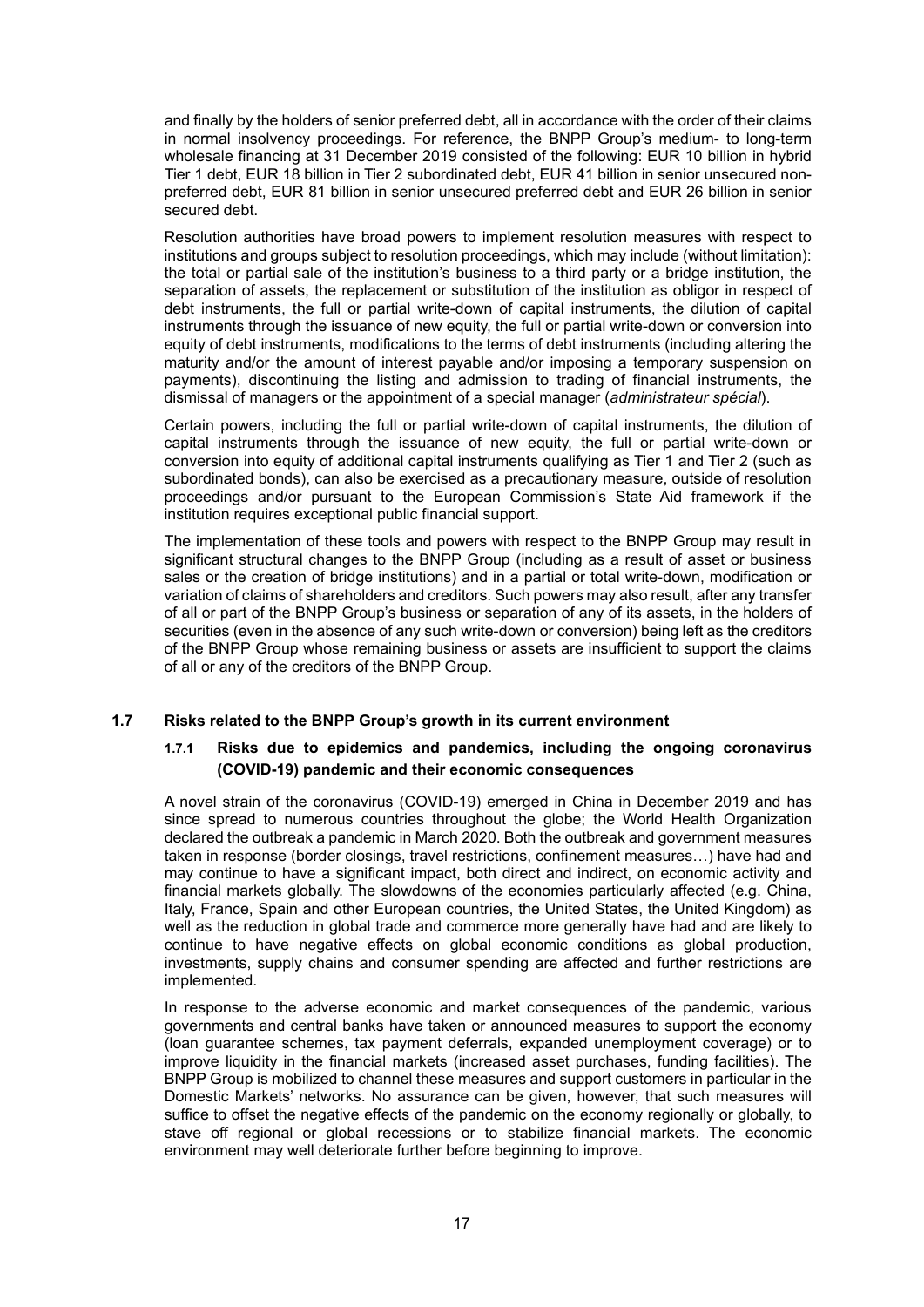The BNPP Group is exposed to risks from the pandemic and its economic and market consequences both due to its inherent general sensitivity, as a global financial institution, to macroeconomic and market conditions, as well as to specific implications, as described below.

The BNPP Group's results and financial condition could be adversely affected by reduced economic activity and potentially recessions in its principal markets. The containment measures taken in several of the principal countries where the BNPP Group operates, in particular its domestic markets (France, Italy, Belgium & Luxembourg which collectively represent 43% of its total gross credit exposures as at December 31, 2019), are significantly reducing economic activity and a substantial prolongation of such measures could result in local or regional recessions. The impacts of these measures could affect the BNPP Group's results due to reduced revenues and to deteriorated asset quality both generally and in specific sectors that are particularly affected. The sectors most likely to be adversely impacted to date include the travel and tourism sectors; the BNPP Group's exposure to the aircraft sector (airlines, lessors) and to the tourism sector each represented approximately 1% of its total gross credit exposures as at December 31, 2019. The oil and gas sector has also been affected by a concomitant decrease in demand resulting from the pandemic and increase in supply due to the unraveling of the OPEC/Russia production cooperation; this sector represented approximately 2.2% of the BNPP Group's total gross credit exposures as of December 31, 2019. The BNPP Group's results and financial condition could be adversely affected to the extent that the counterparties to whom it has exposure in these sectors (and more generally, to the extent the negative effect on credit quality is more widespread) could be materially and adversely affected, resulting in particular in an increase in the BNPP Group's cost of risk.

The BNPP Group's results and financial condition could also be negatively affected by adverse trends in financial markets to the extent that the pandemic has led in particular to extreme market conditions (market volatility spikes, sharp drop in equity markets, tension on spreads, specific asset markets on hold). This situation could have an adverse impact on the BNPP Group's market activities, which accounted for 12% of its consolidated revenues in 2019, resulting in trading or other market-related losses. Moreover, some investment portfolios (e.g. in the BNPP Group's insurance subsidiaries) are accounted for on a mark to market basis and could thus be impacted by deteriorated market conditions.

Uncertainty as to the duration and extent of the pandemic makes the overall impact on the world economy unpredictable. The extent to which the pandemic and its economic consequences will affect the BNPP Group's results and financial condition will depend on future developments, including i) the impact of the measures taken to date or future measures that may be taken by governments and central banks and ii) the actual severity and duration of the pandemic and the nature, extent and duration of the measures taken to contain or treat its impact in the various markets where the BNPP Group operates. In addition while central bank and government actions and support measures taken in response to the pandemic may well help attenuate its adverse economic and market consequences, they have also issued and may issue additional restrictions or recommendations in respect of banks' actions (see in particular the recommendation issued by the European Central Bank on March 27, 2020). In particular they may limit or seek to limit banks' flexibility in managing their business and taking action in relation to capital distribution and capital allocation.

All these consequences may adversely affect the BNPP Group's business, operations and financial condition.

## <span id="page-17-0"></span>**1.7.2 Risks of failure to implement BNPP`s strategic plan**

The BNPP Group announced a strategic plan for the 2017-2020 period on 7 February 2017. This plan contemplates a number of initiatives, including the implementation of new customer pathways, the BNPP Group's digital transformation, continuing to improve operating efficiency and various business development initiatives. The BNPP Group closely monitors these initiatives. In its 2019 annual results release on 5 February 2020 the BNPP Group indicated the expected trends in 2020 for Domestic Markets, IFS and CIB in terms of revenues and jaws effect, as well as (on this basis) the return on tangible equity ROTE for the BNPP Group. These financial objectives were established primarily for purposes of internal planning and allocation of resources, and are based on a number of assumptions with regard to business and economic conditions.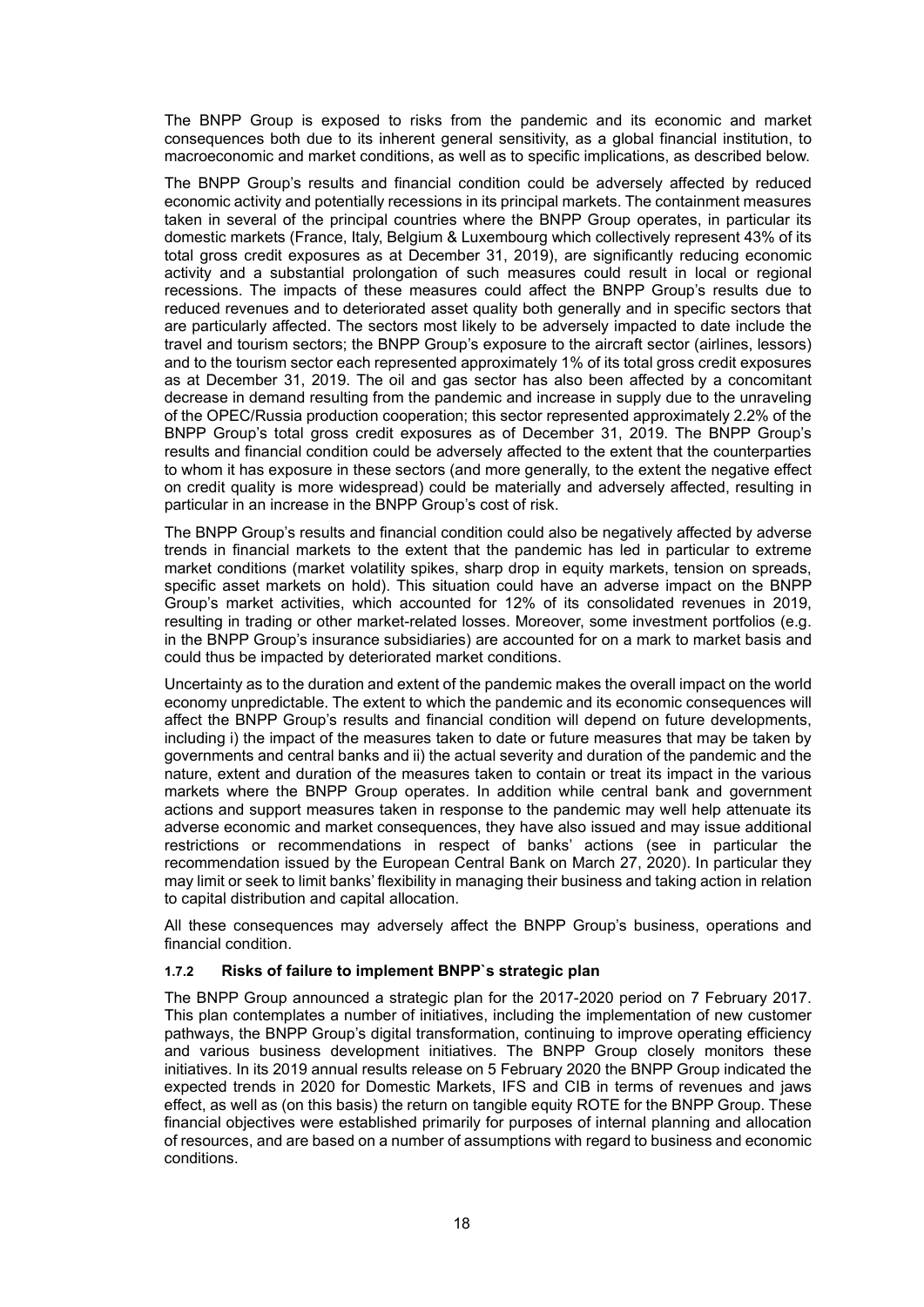The BNPP Group's actual results could vary significantly from these objectives for a number of reasons, including the occurrence of one or more of the risk factors described elsewhere in this section. If the BNPP Group does not achieve its objectives, its financial position and the trading price of its securities, as well as its financing costs, could be affected.

Additionally, the BNPP Group is pursuing an ambitious Corporate Social Responsibility ("**CSR**") policy and is committed to making a positive impact on society with concrete achievements. At the end of 2019, BNPP reaffirmed its ambition to be a global leader in sustainable finance. The BNPP Group is thus taking strong positions, as a founding member of the United Nations Principles for Responsible Banking, which commits it to align its strategy with the Paris Agreement and the Sustainable Development Goals ("**SDGs**"). Its objective in 2020 is to provide EUR 185 billion in financing to sectors contributing to the SDGs. It is enhancing its support for the energy and environmental transition by deciding , for example, to reduce its outstanding loans to thermal coal companies to zero by 2030 in the European Union and 2040 in the rest of the world, and by raising its target for supporting renewable energy development by EUR 18 billion by 2021. These measures (and any future ones along similar lines) may in certain cases adversely affect the BNPP Group's results in the relevant sectors.

#### <span id="page-18-0"></span>**1.7.3 Risks of difficulties in integrating acquired companies realizing the benefits expected acquisitions**

The BNPP Group makes acquisitions on a regular basis. For example, the BNPP Group's most recent major acquisition was of substantially all of the activities of Raiffeisen Bank Polska ("Core Bank") in Poland, which was completed on 31 October 2018; such activities were subsequently merged with BGZ BNP Paribas. Integrating acquired businesses is a long and complex process which entailed, in 2019, the BNPP Group incurred EUR 311 million in restructuring costs, the integration of Raffeisen Bank Polska as well as the discontinuation or restructuring of certain businesses (in particular, BNP Paribas Suisse in 2019). Successful integration and the realization of synergies require, among other things, proper coordination of business development and marketing efforts, retention of key members of management, policies for effective recruitment and training as well as the ability to adapt information and computer systems. Any difficulties encountered in combining operations could result in higher integration costs and lower savings or revenues than expected. There will accordingly be uncertainty as to the extent to which anticipated synergies will be achieved and the timing of their realization. Moreover, the integration of the BNPP Group's existing operations with those of the acquired operations could interfere with its respective businesses and divert management's attention from other aspects of the BNPP Group's business, which could have a negative impact on the BNPP Group's business and results. In some cases, moreover, disputes relating to acquisitions may have an adverse impact on the integration process or have other adverse consequences, including financial ones.

Although the BNPP Group undertakes an in-depth analysis of the companies it plans to acquire, such analyses often cannot be complete or exhaustive. As a result, the BNPP Group may increase its exposure to doubtful or troubled assets and incur greater risks as a result of its acquisitions, particularly in cases in which it was unable to conduct comprehensive due diligence prior to the acquisition.

#### <span id="page-18-1"></span>**1.7.4 Risks regarding intense competition amongst banking and non-banking operators**

Competition is intense in all of the BNPP Group's primary business areas in France and the other countries in which it conducts a substantial portion of its business, including other European countries and the United States. Competition in the banking industry could intensify as a result of consolidation in the financial services area, as a result of the presence of new players in the payment and the financing services area or the development of crowdfunding platforms, as well as the continuing evolution of consumer habits in the banking sector. While the BNPP Group has launched initiatives in these areas, such as the debut of Hello bank! and its acquisition of Nickel, competitors subject to less extensive regulatory requirements or to less strict capital requirements (e.g. debt funds, shadow banks), or benefiting from economies of scale, data synergies, technological innovation (e.g. internet and mobile operators, digital platforms, fintechs), or free access to customer financial data could be more competitive by offering lower prices and more innovative services to address the new needs of consumers. In addition, new payment systems and crypto-currencies, such as Bitcoin, and new technology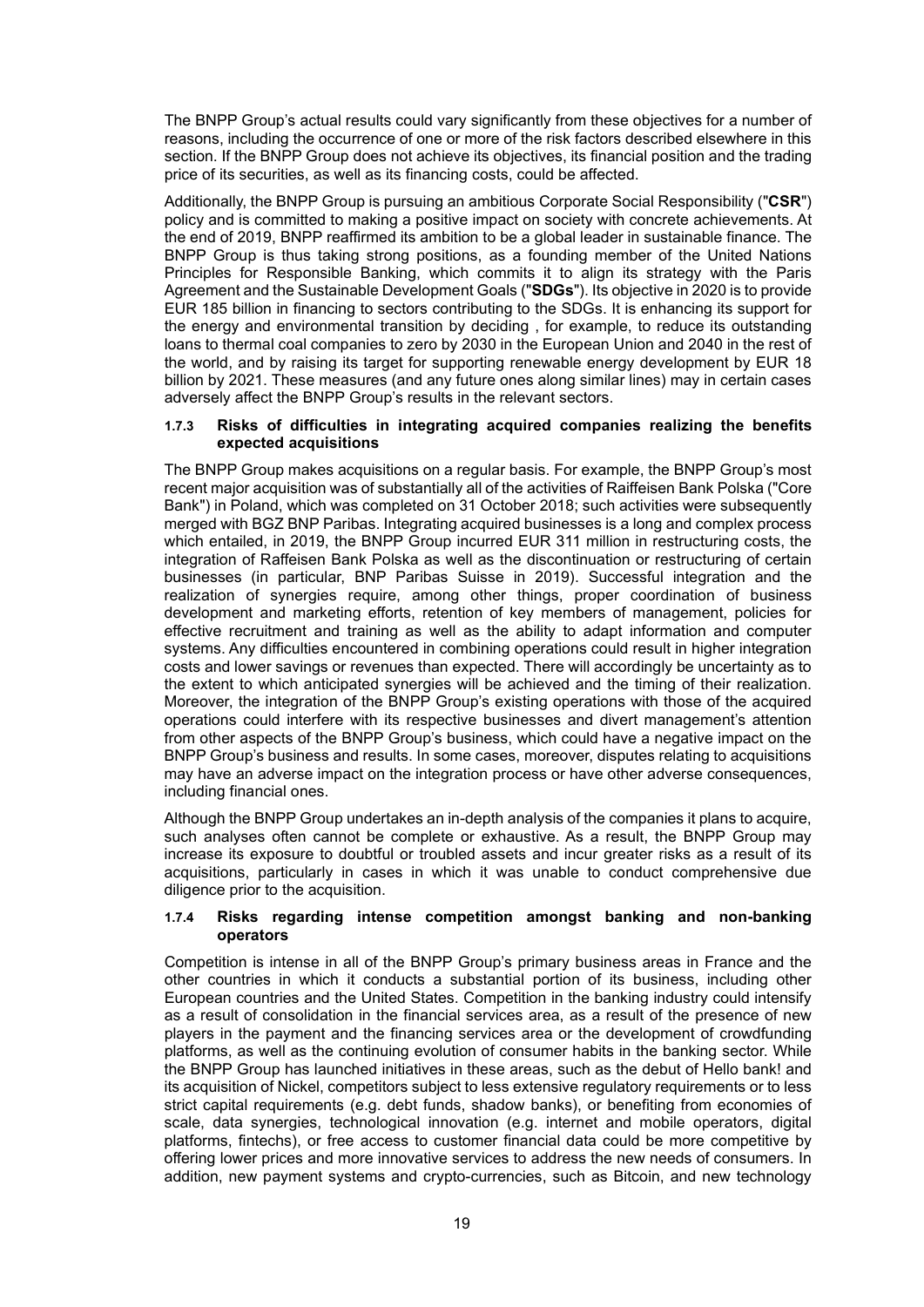that facilitate transaction processes, such as blockchain, have developed in recent years. While it is difficult to predict the effects of these emerging technologies as well as any applicable regulations, their use could nevertheless reduce the BNPP Group's market share or secure investments that otherwise would have used technology used by more established financial institutions, such as the BNPP Group. If the BNPP Group is unable to respond to the competitive environment in France or in its other major markets by offering more attractive, innovative and profitable product and service solutions than those offered by current competitors or new entrants, it may lose market share in key areas of its business or incur losses on some or all of its activities. In addition, downturns in the economies of its principal markets could add to the competitive pressure, through, for example, increased price pressure and lower business volumes for the BNPP Group and its competitors. It is also possible that the imposition of more stringent requirements (particularly capital requirements and business restrictions) on large or systemically significant financial institutions, could lead to distortions in competition in a manner adverse to large private-sector institutions such as the BNPP Group.

All these consequences of the intense competition amongst banking and non-banking operators may adversely affect the BNPP Group's business, operations and financial condition.

#### <span id="page-19-0"></span>**1.7.5 Risk of experiencing business disruption and losses due to climate change risks such as transition risks, physical risks or liability risks**

The BNPP Group is exposed to risks related to climate change, either directly through its own operations or indirectly through its financing and investment activities. There are two main types of risks related to climate change: (i) transition risks, which result from changes in the behaviour of economic and financial actors in response to the implementation of energy policies or technological changes; (ii) physical risks, which result from the direct impact of climate change on people and property through extreme weather events or long-term risks such as rising water levels or increasing temperatures. In addition, liability risks may arise from both categories of risk. They correspond to the damages that a legal entity would have to pay if it were found to be responsible for global warming. BNPP is progressively integrating the assessment of these risks into its risk management system. The BNPP Group monitors these risks in the conduct of its business, in the conduct of its counterparties' business, and in its investments on its own behalf and on behalf of third parties. In this respect, the specific credit policies and the General Credit Policy have been enhanced since 2012 and 2014, respectively, with the addition of relevant clauses in terms of social and environmental responsibility. In addition, sector-specific policies and policies excluding certain environmental, social and governance (ESG) sectors from financing have also been put in place. In 2019, as part of the fight against climate change, the BNPP Group made new commitments to reduce its exposure to thermal coal to zero by 2030 in the European Union and by 2040 for the rest of the world. By the end of 2015, BNPP had already significantly strengthened its criteria for financing and investing in the coal sector, and in 2017, it was the first bank to announce the cessation of its financing activities for companies that derive most of their revenues from non-conventional hydrocarbons, measures that remain to date among the most advanced in the sector. These decisions are also reflected in the energy mix that the BNPP Group finances. The BNPP Group also supports its clients, both individuals and businesses, in their transition to a low-carbon economy. The BNPP Group also aims to reduce the environmental footprint of its own operations. Despite the actions taken by the BNPP Group to monitor risks and combat climate change, physical, transition or liability risks related to climate change could disrupt business or lead to losses.

## <span id="page-19-1"></span>**1.7.6 Risk of changes in certain holdings in credit or financial institutions**

The own funds of an institution consist of the sum of its Tier 1 capital and Tier 2 capital. Tier 1 capital comprises common equity Tier 1 capital and additional Tier 1 capital. The Capital Requirements Regulation (EU) No. 575/2013 ("CRR") stipulates, inter alia, what can be recognised as capital in prudential terms. It also contains regulations for reducing own funds as well as items which are to be deducted from capital.

Amounts below the thresholds for prudential capital deduction are assets subject to a risk-weight of 250% in accordance with Article 48 CRR. These assets include: credit or financial institutions consolidated under the equity method within the prudential scope (excluding insurance); significant financial interest in credit or financial institutions in which the BNPP Group holds a stake of more than 10%; and deferred tax assets that rely on future profitability and arise from temporary differences.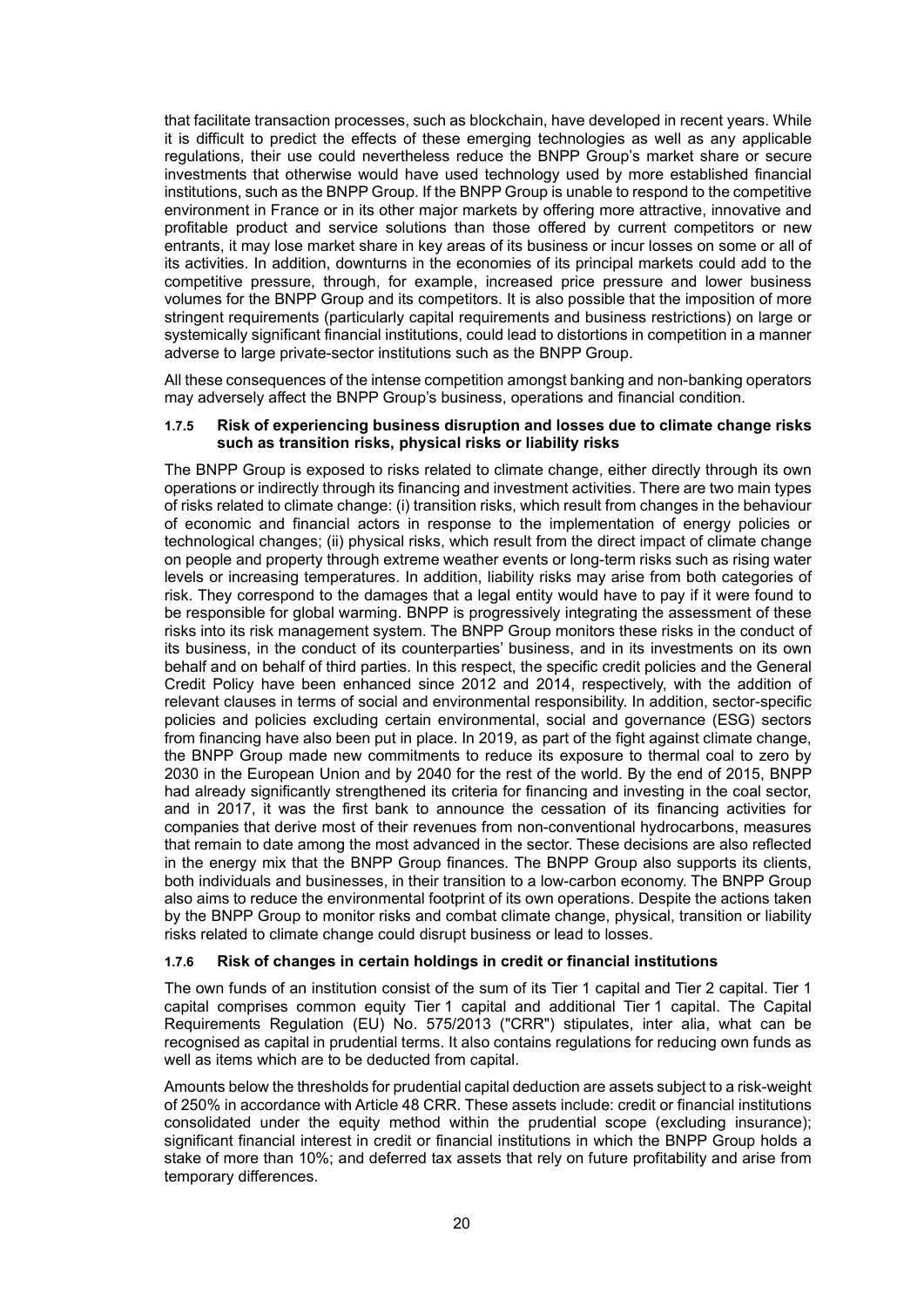The risk-weighted assets subject to this type of risk amounted to EUR 16 billion at 31 December 2019, or 2% of the total risk-weighted assets of the BNPP Group.

Changes in certain holdings in credit or financial institutions could result in a less preferential regulatory capital treatment, tie up capital and adversely affect BNPP Group's results.

#### <span id="page-20-0"></span>**2 RESPONSIBILITY STATEMENT**

BNPP, having its registered offices at 16, boulevard des Italiens – 75009 Paris, France, accepts responsibility for the information contained in this Registration Document and declares that to the best of its knowledge, the information contained in this Registration Document is in accordance with the facts and that the Registration Document makes no omission likely to affect its import.

#### <span id="page-20-1"></span>**3 IMPORTANT NOTICES**

BNPP states that:

- a) the registration document has been approved by the Bundesanstalt für Finanzdienstleistungsaufsicht ("**BaFin**"), as competent authority under Regulation (EU) 2017/1129;
- b) the BaFin only approves this registration document as meeting the standards of completeness, comprehensibility and consistency imposed by Regulation (EU) 2017/1129;
- c) such approval should not be considered as an endorsement of BNPP that is the subject of this registration document.

This Registration Document is valid for a period of twelve months from the date of its approval. Neither the delivery of this Registration Document or of any securities notes or (base) prospectuses, either incorporating information from this Registration Document by reference or of which this Registration Document forms part, nor the offering, sale or delivery of any nonequity securities shall, in any circumstances, create any implication that there has been no change in the affairs of BNPP since the date hereof. The contents of this Registration Document will be updated in accordance with the provisions of the Prospectus Regulation. Any dealer or trustee appointed in relation to any issue of securities by BNPP expressly does not undertake to review the financial condition or affairs of BNPP or its subsidiary undertakings during the life of such securities.

No person has been authorised to give any information or to make any representation not contained in or not consistent with this Registration Document, and, if given or made, such information or representation must not be relied upon as having been authorised by BNPP, or any trustee or any dealer appointed in relation to any issue of securities by BNPP.

For the avoidance of doubt the content of any website referred to in this Registration Document does not form part of this Registration Document and the information on such websites has not been scrutinised or approved by BaFin as competent authority under the Prospectus Regulation.

#### <span id="page-20-2"></span>**4 INFORMATION ABOUT BNPP**

#### <span id="page-20-3"></span>**4.1 Introduction**

According to its own appraisal, BNPP is Europe's leading provider of banking and financial services. It has four domestic retail banking markets in Europe, namely in Belgium, France, Italy and Luxembourg.

It operates in 71 countries and has nearly 199,000 employees, including more than 151,000 in Europe. BNPP holds key positions in its two main businesses:

- Retail Banking and Services, which includes:
	- o Domestic Markets, comprising: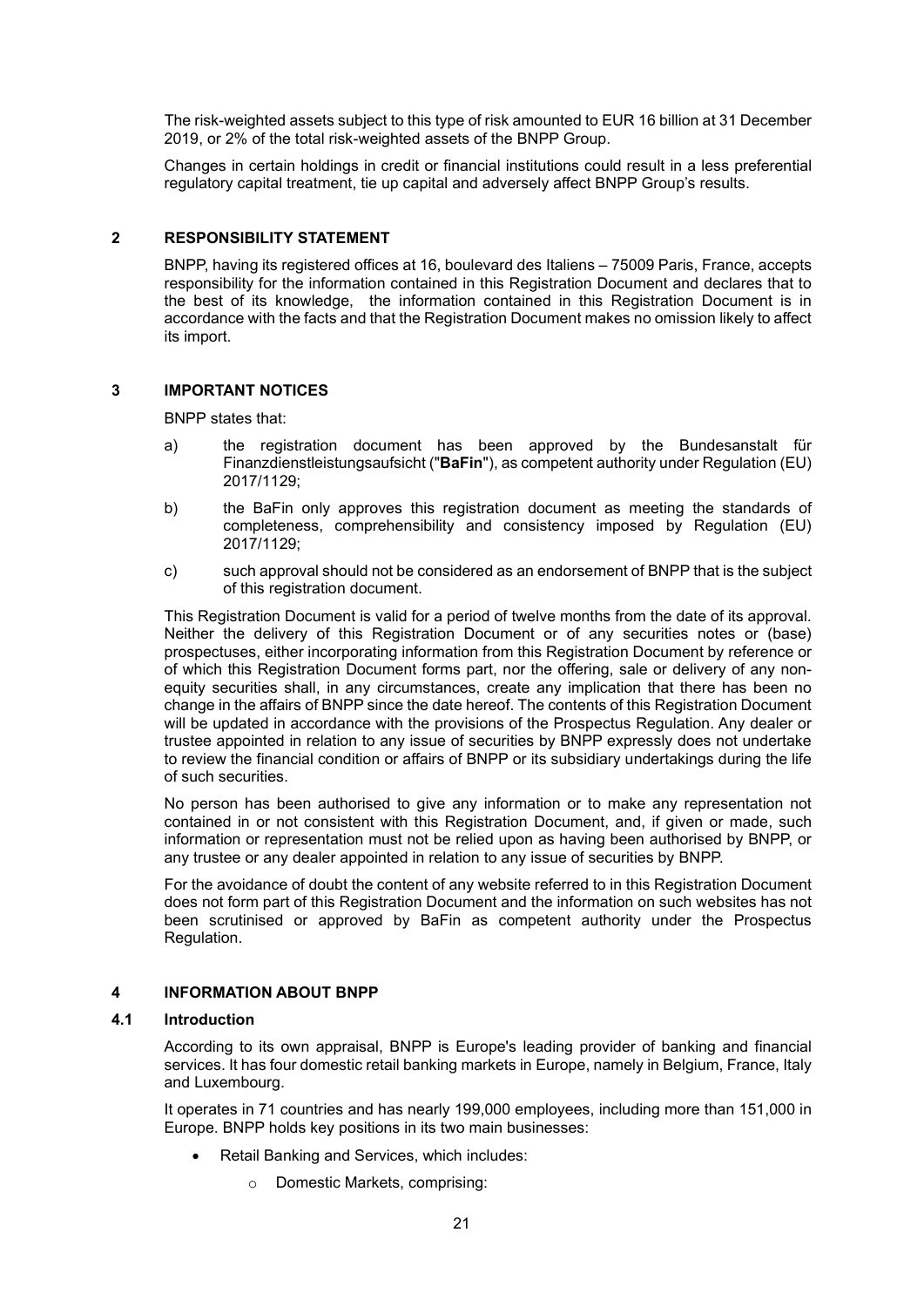- French Retail Banking (FRB);
- BNL banca commerciale (BNL bc), Italian retail banking;
- Belgian Retail Banking (BRB);

- Other Domestic Markets activities including Arval, BNP Paribas Leasing Solutions, Personal Investors, Nickel and Luxembourg Retail Banking (LRB).

- o International Financial Services, comprising:
	- Europe-Mediterranean;
	- BancWest;
	- Personal Finance;
	- Insurance;
	- Wealth and Asset Management.
- Corporate and Institutional Banking (CIB):
	- o Corporate Banking;
	- o Global Markets;
	- o Securities Services.

BNP Paribas S.A. is the parent company of the BNP Paribas Group.

#### <span id="page-21-0"></span>**4.2 Corporate Information**

The legal and commercial name of BNPP is BNP Paribas S.A.

BNPP is a public limited company ("*société anonyme*"), having its registered office address at boulevard des Italiens 16, 75009 Paris, France and is registered under number 662 042 449 RCS Paris with the Paris Trade and Company Register.

The telephone number of BNPP`s registered office is +33(0)140144546.

BNPP`s Legal Entity Identifier ("**LEI**") code is R0MUWSFPU8MPRO8K5P83.

According to article 3 of the articles of association, BNPP is licensed to conduct banking operations under the French Monetary and Financial Code, Book V, Section 1 (*Code Monétaire et Financier, Livre V, Titre 1er*) governing banking sector institutions.

The Company was founded pursuant to a decree dated 26 May 1966. Its legal life has been extended to 99 years with effect from 17 September 1993.

A description of BNPP`s history is set out on page 5 of the BNPP 2019 Universal Registration Document (in English) which is incorporated by reference herein (please see ["13](#page-29-0) INFORMATION INCORPORATED BY REFERENCE").

Apart from the specific rules relating to its status as an establishment in the banking sector (Book V, Section 1 of the French Monetary and Financial Code (*Code Monétaire et Financier, Livre V, Titre 1er*), BNP PARIBAS shall be governed by the provisions of the French Commercial Code (Code de Commerce) concerning commercial companies, as well as by the articles of association.

According to article 3 of the articles of association, The purpose of BNP PARIBAS shall be to provide and carry out the following services with any individual or legal entity, in France and abroad, subject to compliance with the French laws and regulations applicable to credit institutions licensed by the Credit Institutions and Investment Firms Committee (*Comité des Établissements de Crédit et des Entreprises d'Investissement*):

- any and all investment services,
- any and all services related to investment services,
- any and all banking transactions,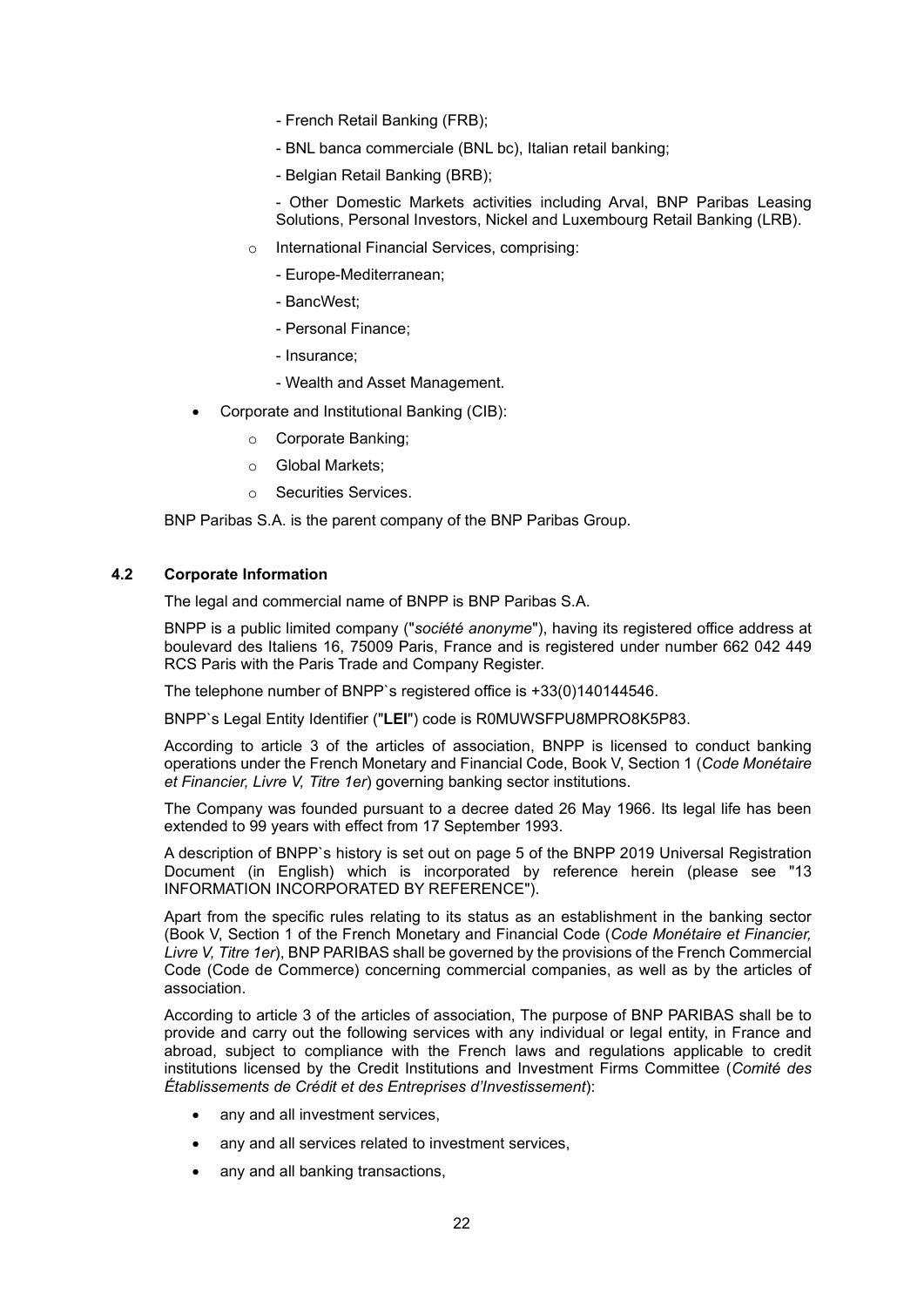- any and all services related to banking transactions,
- any and all equity investments.

as defined in the French Monetary and Financial Code Book III – Section 1 (Code Monétaire et Financier, Livre III, Titre 1er) governing banking transactions and Section II (Titre II) governing investment services and related services.

On a regular basis, BNP PARIBAS may also conduct any and all other activities and any and all transactions in addition to those listed above, in particular any and all arbitrage, brokerage and commission transactions, subject to compliance with the regulations applicable to banks.

In general, BNP PARIBAS may, on its own behalf, and on behalf of third parties or jointly therewith, perform any and all financial, commercial, industrial or agricultural, personal property or real estate transactions directly or indirectly related to the activities set out above or which further the accomplishment thereof.

None of the existing shareholders controls, either directly or indirectly, BNPP. As at 31 December 2019, the main shareholders were *Société Fédérale de Participations et d'Investissement* ("**SFPI**") a public-interest société anonyme (public limited company) acting on behalf of the Belgian government holding 7.7% of the share capital, BlackRock Inc. holding 5.0% of the share capital and Grand Duchy of Luxembourg holding 1.0% of the share capital. To BNPP's knowledge, no shareholder other than SFPI and BlackRock Inc. owns more than 5% of its capital or voting rights.

## <span id="page-22-0"></span>**4.3 Statutory Auditors**

The statutory auditors ("*Commissaires aux comptes*") of BNPP for the fiscal year ended 31 December 2018 and the fiscal year ended 31 December 2019 are the following:

Deloitte & Associés was appointed as Statutory Auditor at the Annual General Meeting of 24 May 2018 for a six-year period expiring at the close of the Annual General Meeting called in 2024 to approve the financial statements for the year ending 31 December 2023. The firm was first appointed at the Annual General Meeting of 23 May 2006.

Deloitte & Associés is represented by Laurence Dubois.

Deputy:

BEAS, 6 place de la Pyramide, 92908 Paris-La Défense Cedex, France, SIREN No. 315 172 445, Nanterre trade and companies register.

PricewaterhouseCoopers Audit was appointed as Statutory Auditor at the Annual General Meeting of 24 May 2018 for a six-year period expiring at the close of the Annual General Meeting called in 2024 to approve the financial statements for the year ending 31 December 2023. The firm was first appointed at the Annual General Meeting of 26 May 1994.

PricewaterhouseCoopers Audit is represented by Patrice Morot.

Deputy: Jean-Baptiste Deschryver, 63, Rue de Villiers, Neuilly-sur-Seine (92), France.

Mazars was appointed as Statutory Auditor at the Annual General Meeting of 24 May 2018 for a six-year period expiring at the close of the Annual General Meeting called in 2024 to approve the financial statements for the year ending 31 December 2023. The firm was first appointed at the Annual General Meeting of 23 May 2000.

Mazars is represented by Virginie Chauvin.

Deputy: Charles de Boisriou, 61 Rue Henri-Regnault, Courbevoie (92), France.

Deloitte & Associés, PricewaterhouseCoopers Audit, and Mazars are registered as Statutory Auditors with the Versailles Regional Association of Statutory Auditors, under the authority of the French National Accounting Oversight Board (*Haut Conseil du Commissariat aux Comptes*).

#### <span id="page-22-1"></span>**4.4 Credit Rating assigned to BNPP**

The BNPP Group is rated as at 31st December 2019 by four rating agencies.

The BNPP Group`s long-term credit ratings, which can also be found in the table below, are A+ with a stable outlook (S&P Global Ratings Europe Limited ("**Standard & Poor's**")), Aa3 with a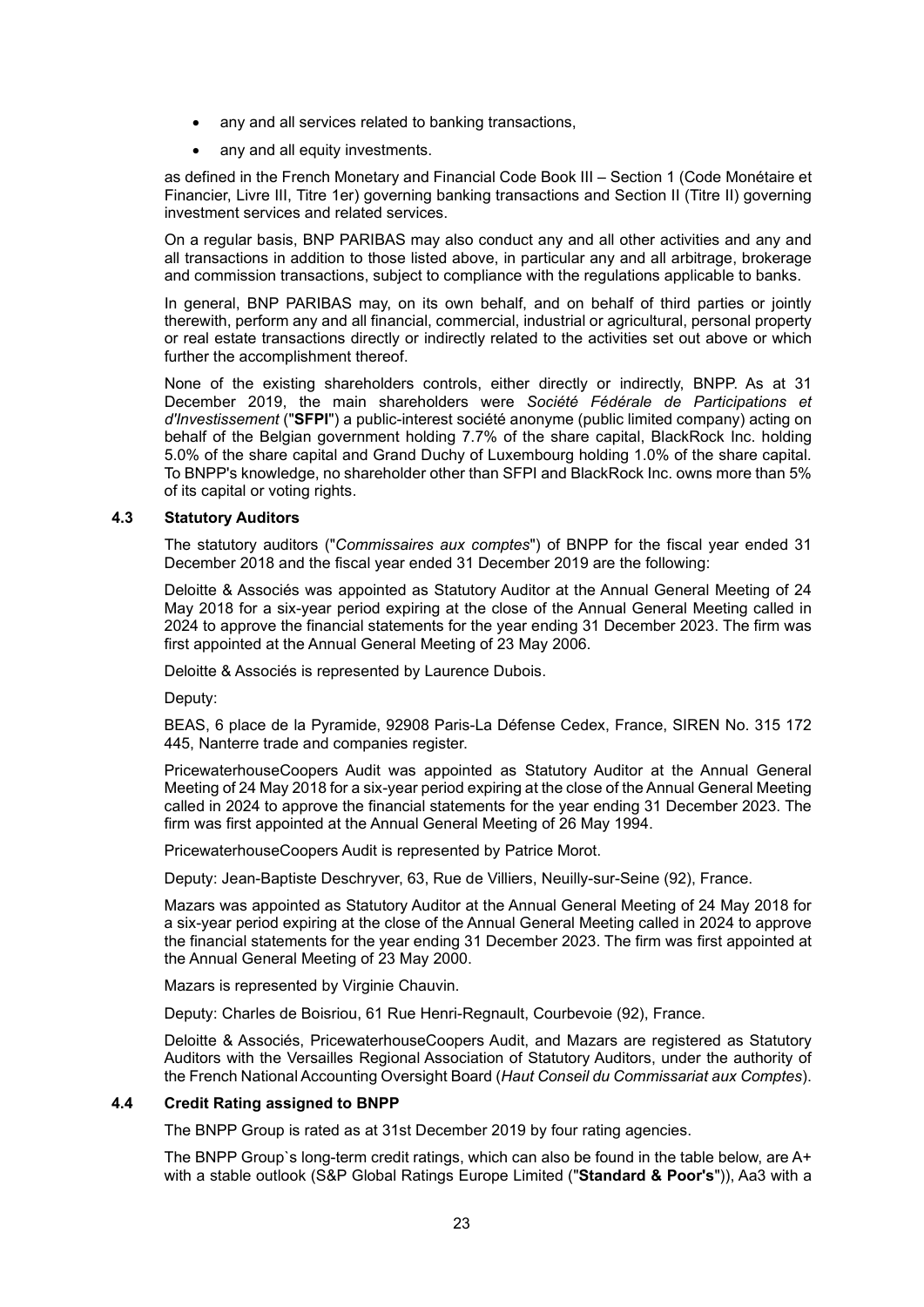stable outlook (Moody's Investors Service Ltd. ("**Moody's**")), AA- with a stable outlook (Fitch France S.A.S. ("**Fitch France**")) and AA (low) with a stable outlook (DBRS Limited ("**DBRS**")) and BNPP's short-term credit ratings, which can also be found in the table below, are A-1 (Standard & Poor's), P-1 (Moody's), F1+ (Fitch France) and R-1 (middle) (DBRS). BNPP's Tier 2 instruments ratings are 3 BBB+ (Standard & Poor's), Baa2 (Moody's), A (Fitch France) and A (DBRS). BNPP's Non Preferred Senior debt ratings are A- (Standard & Poor's), Baa1 (Moody's), A+ (Fitch France) and A (high) (DBRS).

| Term<br>Long<br>/Short<br>Term<br>Rating | &<br><b>Standard</b><br>Poor's  | Moody's                            | <b>Fitch France</b>               | <b>DBRS</b>                                     |
|------------------------------------------|---------------------------------|------------------------------------|-----------------------------------|-------------------------------------------------|
| As at 2 May<br>2019                      | $A+/A-1$<br>(stable<br>outlook) | Aa3/Prime-1<br>(stable<br>outlook) | A+/F1 (stable<br>outlook)         | AA (low)/R-1<br>(middle)<br>(stable<br>outlook) |
| – 31st<br>As<br>at<br><b>July 2019</b>   | $A+/A-1$<br>(stable<br>outlook) | Aa3/Prime-1<br>(stable<br>outlook) | $AA$ -/F1+<br>(stable<br>outlook) | AA (low)/R-1<br>(middle)<br>(stable<br>outlook) |
| 31st<br>As<br>at<br>October 2019         | $A+/A-1$<br>(stable<br>outlook) | Aa3/Prime-1<br>(stable<br>outlook) | $AA$ -/F1+<br>(stable<br>outlook) | AA (low)/R-1<br>(middle)<br>(stable<br>outlook) |
| Date of<br>last<br>review                | 5 April 2019                    | 9<br>December<br>2019              | 6 June 2019                       | 12 July 2019                                    |

## **Explanation of the meaning of the ratings:**

#### **Standard & Poor's**

Standard & Poor's defines "A" as follows: An obligation rated "A" is somewhat more susceptible to the adverse effects of changes in circumstances and economic conditions than obligations in higher-rated categories. However, the obligor's capacity to meet its financial commitments on the obligation is still strong. Ratings from 'AA' to 'CCC' may be modified by the addition of a plus (+) or minus (-) sign to show relative standing within the rating categories."

S&P defines "A-1" as follows: "A short-term obligation rated "A-1" is rated in the highest category by S&P Global Ratings. The obligor's capacity to meet its financial commitments on the obligation is strong. Within this category, certain obligations are designated with a plus sign (+). This indicates that the obligor's capacity to meet its financial commitments on these obligations is extremely strong."

#### **Moody's**

Moody's defines "Aa" as follows:" Obligations rated "Aa" are judged to be of high quality and are subject to very low credit risk. Moody's appends numerical modifiers 1, 2 and 3 to each generic rating classification Aa trough Caa. The modifier "1" indicates that the obligation ranks in the higher end of its generic rating category; the modifier "2" indicates a mid-range ranking; and the modifier "3" indicates a ranking in the lower end of that generic rating category."

Moody's defines "Prime-1" as follows: "Issuers (or supporting institutions) rated Prime-1 have a superior ability to repay short-term debt obligations."

## **Fitch France**

Fitch France defines "AA-" as follows: "Very high credit quality". "AA" ratings denote expectations of very low default risk. They indicate very strong capacity for payment of financial commitments. This capacity is not significantly vulnerable to foreseeable events. Within rating categories, the modifiers "+" or "-" may be appended to a rating to denote relative status within major rating categories."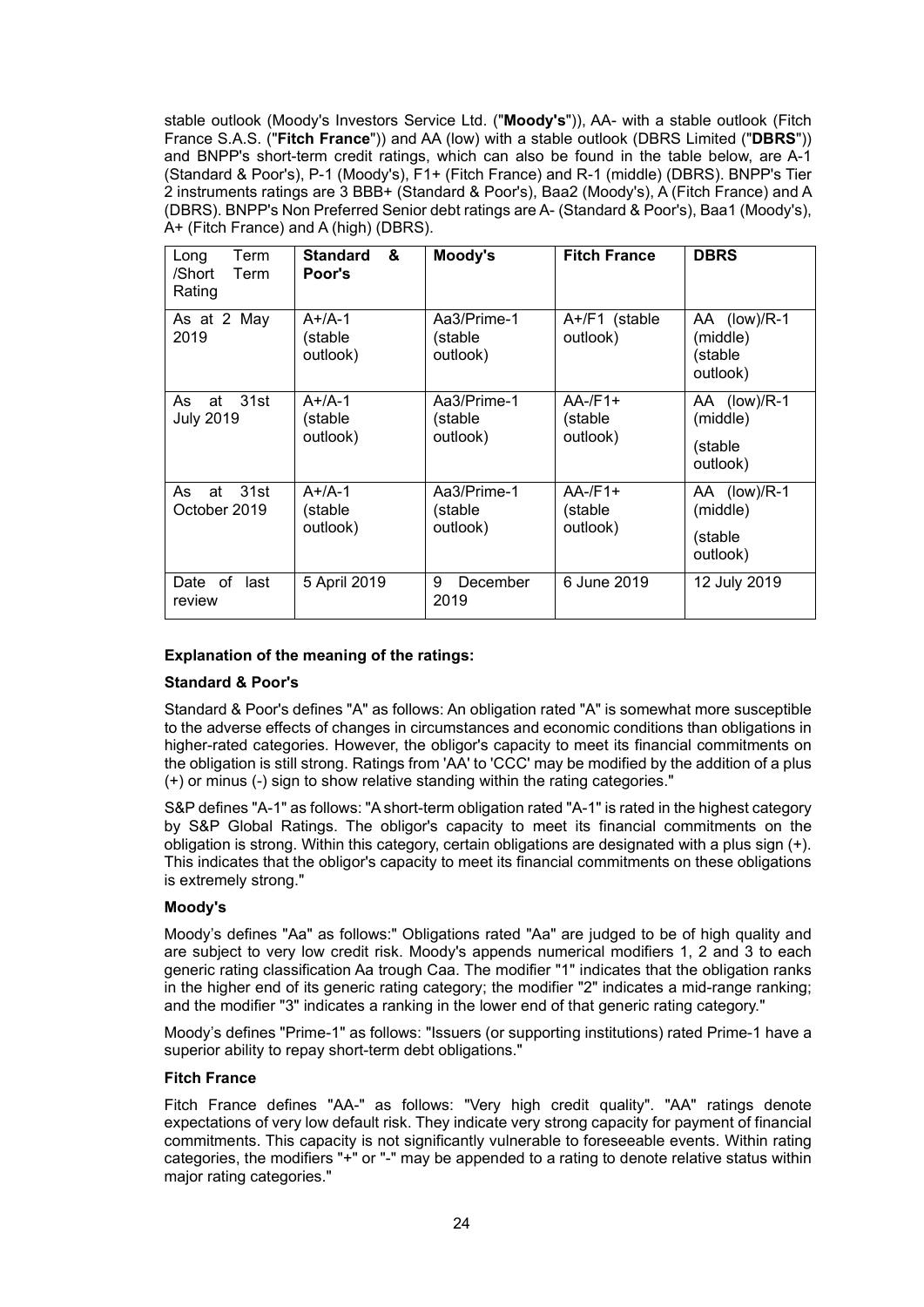Fitch France defines "F1" as follows: "Highest Short-Term Credit Quality." "F1" ratings indicate the strongest intrinsic capacity for timely payment of financial commitments; may have an added "+" to denote any exceptionally strong credit feature."

#### **DBRS**

DBRS defines "AA" as follows: "Superior credit quality". The capacity for the payment of financial obligations is considered high. Credit quality differs from AAA only to a small degree. Unlikely to be significantly vulnerable to future events. All rating categories other than AAA and D also contain subcategories (high) and (low). The absence of either a (high) or (low) designation indicates that the rating is in the middle of the category."

DBRS defines "R-1 (middle)" as follows: "Superior credit quality. The capacity for the payment of short-term financial obligations as they fall due is very high. Differs from R-1 (high) by a relatively modest degree. Unlikely to be significantly vulnerable to future events."

Each of Standard & Poor's, Moody's, Fitch France and DBRS is established in the European Union and is registered under the Regulation (EC) No. 1060/2009 (as amended) (the "CRA Regulation"). As such each of Standard & Poor's, Moody's, Fitch France and DBRS is included in the list of credit rating agencies published by the European Securities and Markets Authority on its website (at http://www.esma.europa.eu/page/List-registered-and-certified-CRAs) in accordance with the CRA Regulation.

The credit ratings mentioned above have been issued by DBRS Ratings Limited London, United Kingdom, Fitch France S.A.S. Paris, France, Moody's France S.A.S., Paris, France, and Standard & Poor's Credit Market Services France S.A.S., Paris, France respectively, as indicated. Each of these credit rating agencies is established in the European Community and is registered under Regulation (EC) n° 1060/2009 of the European Parliament and of the Council of 16 September 2009 (as amended by Regulation (EU) No. 513/2011). The latest update of the list of registered credit rating agencies is published on the following website of the European Securities and Markets Authority (ESMA): [https://www.esma.europa.eu/supervision/credit](https://www.esma.europa.eu/supervision/credit-%20rating-agencies/risk)[rating-agencies/risk.](https://www.esma.europa.eu/supervision/credit-%20rating-agencies/risk)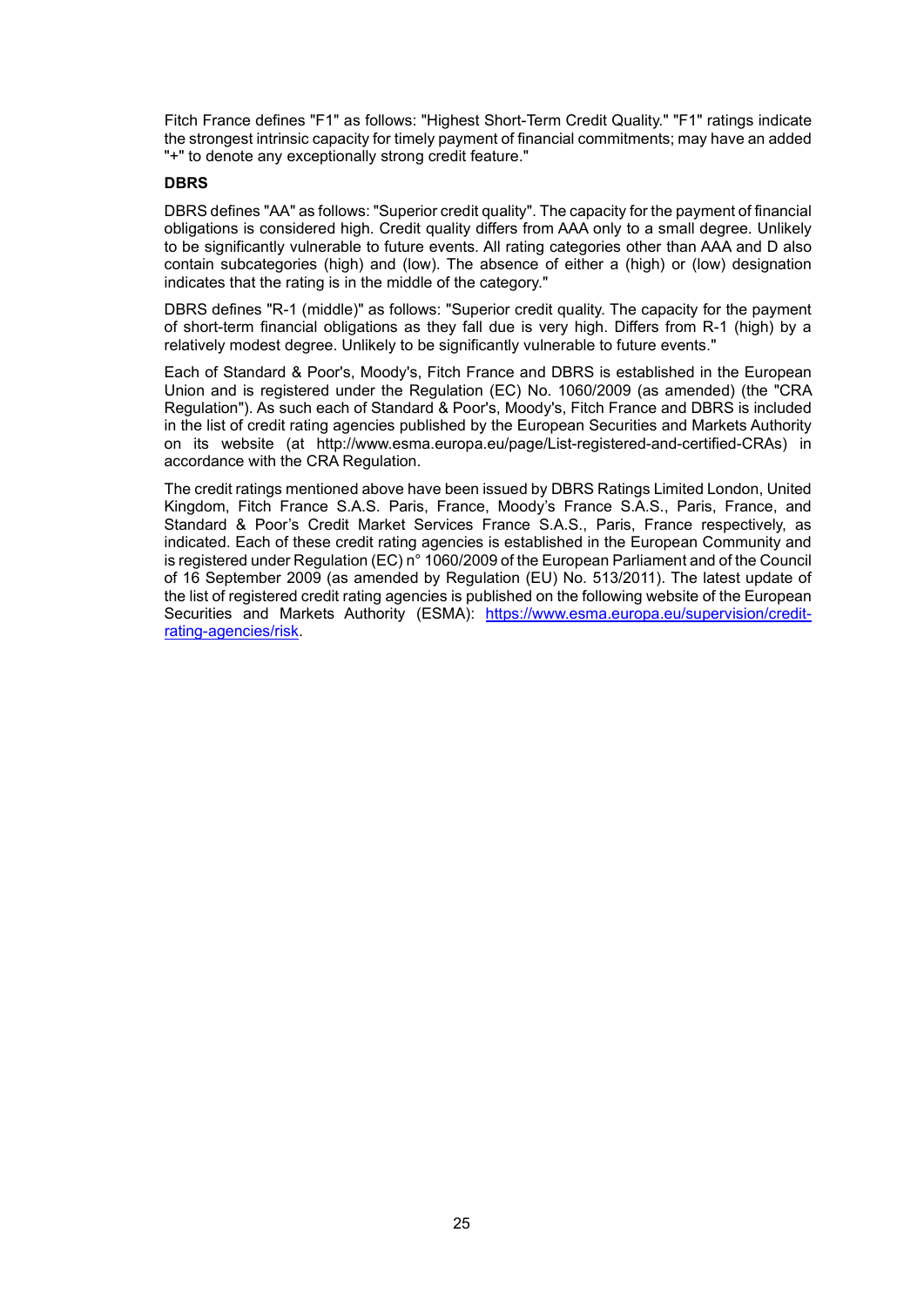#### <span id="page-25-0"></span>**4.5 BNPP`s borrowing and funding structure and financing of its activities**

A description of BNPP`s borrowing and funding structure and the financing of its activities is set out on pages 138 (3.7 "Financial structure") and 416 to 430 (5.8 "Liquidity risk") of the BNPP 2019 Universal Registration Document (in English), which is incorporated by reference herein (please see ["13](#page-29-0) INFORMATION INCORPORATED BY REFERENCE").

#### <span id="page-25-1"></span>**5 BUSINESS OVERVIEW**

The BNPP Group is composed of two operating divisions, Retail Banking and Services and Corporate and Institutional Banking (CIB).

Retail Banking and Services covers Domestic Markets and International Financial Services. Domestic Markets include retail banking networks in France (FRB), Italy (BNL banca commerciale), Belgium (BRB), and Luxembourg (LRB), as well as certain specialised retail banking divisions (Personal Investors, Leasing Solutions, Arval and New Digital Businesses). International Financial Services is composed of all BNPP Group Retail Banking businesses out of the Eurozone, split between Europe Mediterranean and BancWest in the United States, as well as Personal Finance and the Insurance and Wealth and Asset Management activities (Wealth Management, Asset Management and Real Estate).

Corporate and Institutional Banking (CIB) includes Corporate Banking (Europe, Middle East, Africa, Asia, Americas, and Corporate Finance activities), Global Markets (Fixed Income, Currency and Commodities, as well as Equity and Prime Services), and Securities Services to management companies, financial institutions and other corporations.

Other activities mainly include Principal Investments, activities related to the BNPP Group's central treasury function, some costs related to crossbusiness projects, the residential mortgage lending business of Personal Finance (a significantpart of which is managed in run-off), and certain investments.

They also include non-recurring items resulting from applying the rules on business combinations. In order to provide consistent and relevant economic information for each core business, the impact of amortising fair value adjustments recognised in the net equity of entities acquired and restructuring costs incurred in respect to the integration of entities, have been allocated to the "Other Activities" segment. The same applies to transformation costs relating to the BNPP Group's cross-business savings programmes.

Inter-segment transactions are conducted at arm's length. The segment information presented comprises agreed inter-segment transfer prices. The capital allocation is carried out on the basis of risk exposure, taking into account various conventions relating primarily to the capital requirement of the business as derived from the risk-weighted asset calculations required under capital adequacy rules. Normalised equity income by segment is determined by attributing to each segment the income of its allocated equity. The equity allocation to segments is based on 11% of weighted assets. The breakdown of balance sheet by core business follows the same rules as the breakdown of the profit or loss by core business.

A description of BNPP`s business and of the principal markets in which BNPP competes is set out on pages 6 to 16, 188 to 191 and pages 592 to 598 of the BNPP 2019 Universal Registration Document (in English), which is incorporated by reference herein (please see ["13](#page-29-0) INFORMATION INCORPORATED BY REFERENCE").

An indication of any significant new products and/or activities is set out on pages 6 to 16, 114 to 128, 136, 188 to 191 and pages 592 to 598 of the BNPP 2019 Universal Registration Document (in English), which is incorporated by reference herein (please see ["13](#page-29-0) INFORMATION INCORPORATED BY REFERENCE").

## <span id="page-25-2"></span>**6 ORGANISATIONAL STRUCTURE OF BNPP**

BNP Paribas S.A. is the parent company of the BNP Paribas Group. This means BNP Paribas S.A. directly or indirectly controls, jointly controls or has significant influence over the the group entities.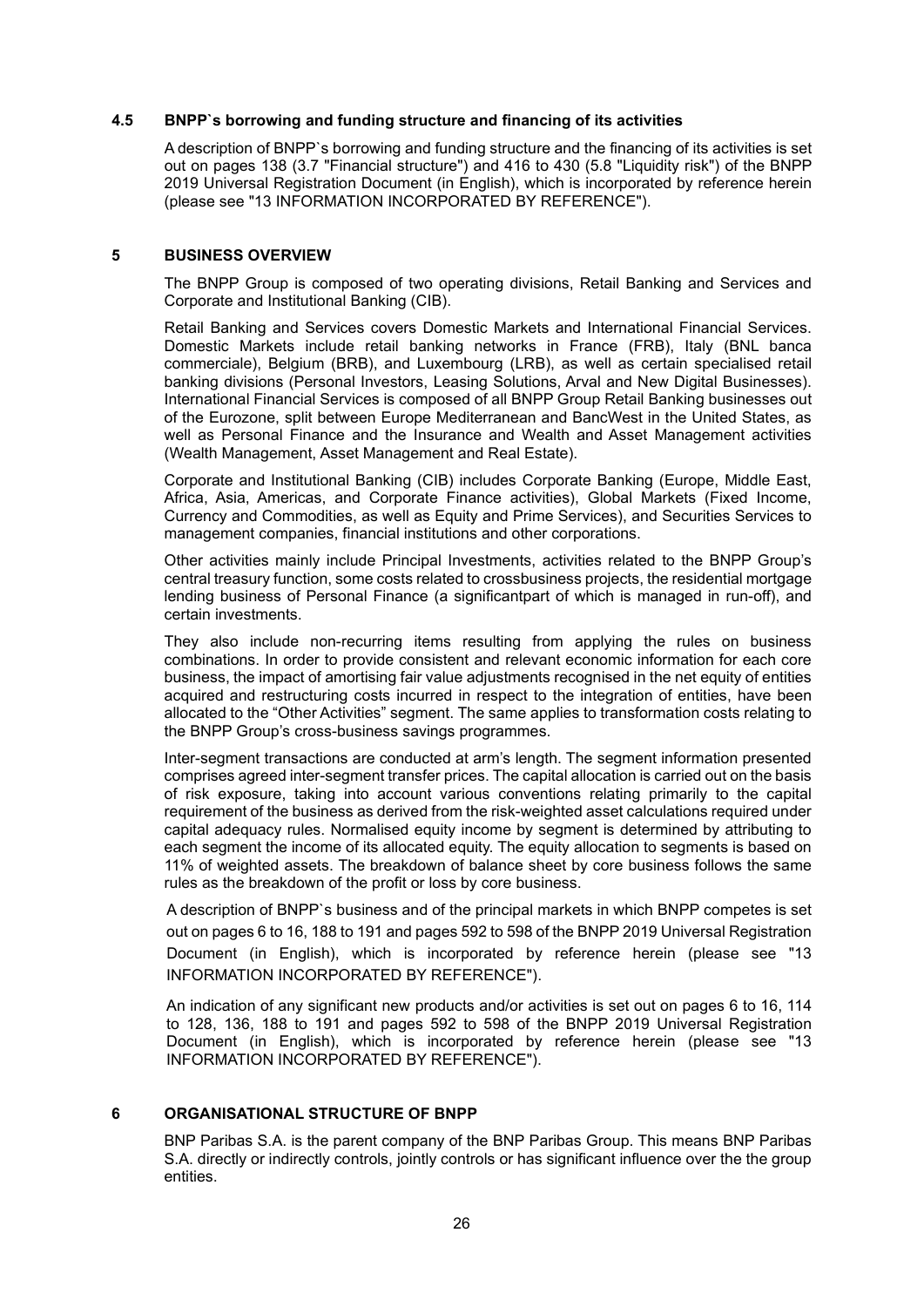A description of the group and of BNPP's position within it is set out on pages 6 to 16, pages 188 to 191 and pages 592 to 598 of the BNPP 2019 Universal Registration Document (in English) which is incorporated by reference herein (please see ["13](#page-29-0) INFORMATION INCORPORATED BY REFERENCE").

#### <span id="page-26-0"></span>**7 TREND INFORMATION**

#### <span id="page-26-1"></span>**7.1 Material Adverse Change in the Prospects of BNPP**

Save as disclosed in this Registration Document, including with respect to the impact that the health crisis resulting from the coronavirus (COVID-19) may have, there has been no material adverse change in the prospects of BNPP or the group since 31 December 2019 (being the end of the last financial period for which audited financial statements have been published).

#### <span id="page-26-2"></span>**7.2 Significant Changes in the Financial Performance of BNPP**

Save as disclosed in this Registration Document, including with respect to the impact that the health crisis resulting from the coronavirus (COVID-19) may have, there has been no significant change in the financial performance of BNPP since 31 December 2019 (being the end of the last financial period for which audited financial statements have been published).

#### <span id="page-26-3"></span>**7.3 Trend Information**

Page 138 of the BNPP 2019 Universal Registration Document (in English) is incorporated by reference herein (please see ["13](#page-29-0) INFORMATION INCORPORATED BY REFERENCE").

#### <span id="page-26-4"></span>**8 ADMINISTRATIVE, MANAGEMENT AND SUPERVISORY BODIES OF BNPP**

The information about the administrative, management and supervisory bodies of BNPP set out on pages 31 to 43 and 98 of the BNPP 2019 Universal Registration Document (in English) is hereby incorporated by reference into this Registration Document (please see ["13](#page-29-0) INFORMATION INCORPORATED BY REFERENCE").

To the knowledge of BNPP, the duties owed by the members of the Board of Directors of BNPP do not give rise to any potential conflicts of interests with such members' private interests or other duties.

## <span id="page-26-5"></span>**9 LITIGATION, REGULATORY AND SIMILAR MATTERS**

BNPP is party as a defendant in various claims, disputes and legal proceedings (including investigations by judicial or supervisory authorities) in a number of jurisdictions arising in the ordinary course of its business activities, including inter alia in connection with its activities as market counterparty, lender, employer, investor and taxpayer. While BNPP cannot predict the ultimate outcome of all pending and threatened legal and regulatory proceedings, BNPP reasonably believes that they are either without legal merit, can be successfully defended or that the outcome of these actions is not expected to result in a significant loss for BNPP.

BNPP and certain of its subsidiaries are defendants in several actions pending before the United States Bankruptcy Court Southern District of New York brought by the Trustee appointed for the liquidation of Bernard L. Madoff Investment Securities LLC ("**BLMIS**"). These actions, known generally as "clawback claims", are similar to those brought by the BLMIS Trustee against numerous institutions, and seek recovery of amounts allegedly received by the BNPP entities from BLMIS or indirectly through BLMIS-related "feeder funds" in which BNPP entities held interests. The BLMIS Trustee claims in these actions that the amounts which BNPP entities received are avoidable and recoverable under the U.S. Bankruptcy Code and New York state law. In the aggregate, the amount initially sought to be recovered in these actions approximated USD 1.3 billion. BNPP has substantial and credible defenses to these actions and is defending against them vigorously.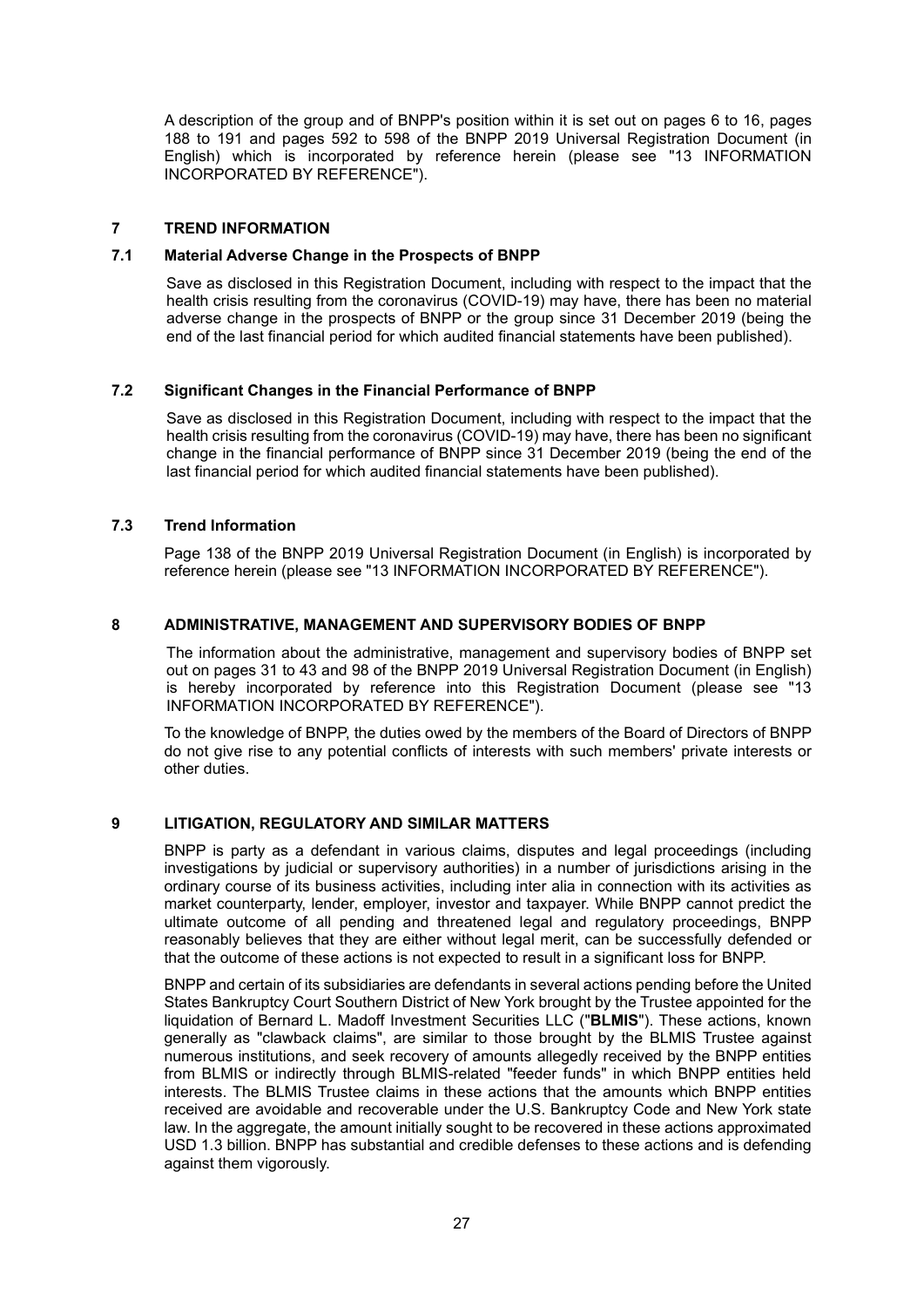In two decisions dated 22 November 2016 and 3 October 2018, the Bankruptcy Court rejected most of the claims brought by the BLMIS Trustee against BNPP entities. On 25 February 2019 the United States Court of Appeals for the Second Circuit reversed the Bankruptcy Court's 22 November 2016 decision. The defendants filed a petition with the Supreme Court requesting it review the Second Circuit's decision on August 29, 2019. The 3 October 2018 decision will be subject to appeal at the conclusion of that suit.

Various litigations and investigations are or were ongoing relating to the restructuring of the Fortis group, now Ageas, of which BNP Paribas Fortis is no longer part, and to events having occurred before BNP Paribas Fortis became part of the BNPP Group. Among these are litigations brought by shareholders groups in The Netherlands and Belgium against Ageas and, among others, against BNP Paribas Fortis, in relation to its role as global coordinator of Fortis (now Ageas)'s capital increase in October 2007 to partly finance its acquisition of ABN Amro Bank N.V.. These shareholders groups mainly allege that there has been a breach in financial communication, regarding, inter alia, the disclosure on the exposure to subprime mortgages. On 13 July 2018, the Amsterdam Court of Appeal has declared binding a settlement between Ageas and representatives of certain shareholders groups who held shares between 28 February 2007 and 14 October 2008. The settlement has become final with the decision of Ageas on December 20, 2018 to waive its termination right.

BNP Paribas Fortis is one of the releasees under the Ageas Settlement. This means that each eligible shareholder who has not opted out prior to 31 December 2018 will be deemed to have fully released BNP Paribas Fortis from any claim regarding the events during this time. The number of "opt out" is limited.

Litigation was also brought in Belgium by minority shareholders of Fortis against the *Société fédérale de Participations et d'Investissement*, Ageas and BNPP seeking (amongst other things) damages from BNPP as restitution for part of the BNP Paribas Fortis shares that were contributed to BNPP in 2009, on the ground that the transfer of these shares was null and void. On 29 April 2016 the Brussels Commercial court decided to stay the proceedings until the resolution of the pending Fortis criminal proceeding in Belgium. BNPP does not have tangible elements to assess the duration of such suspension. The Public Prosecutor has stated on 20 December 2018 that he sees no reason to request the Council's chamber of the Court to order a referral.

Like many other financial institutions in the banking, investment, mutual funds and brokerage sectors, BNPP has received or may receive requests for information from supervisory, governmental or self-regulated agencies. BNPP responds to such requests, and cooperates with the relevant authorities and regulators and seeks to address and remedy any issues they may raise.

Regulatory and law enforcement authorities in multiple jurisdictions are conducting investigations or making inquiries of a number of financial institutions regarding trading on the foreign exchange markets. BNPP has been cooperating with the investigations and inquiries and has responded to the information requests. On 25 January 2018, BNP Paribas USA Inc. accepted to plead guilty in front of the U.S. District Court for the Southern District of New York to a single violation of the Sherman Antitrust Act. On 30 May 2018, the court imposed the sentence, as jointly recommended in the plea agreement between BNP Paribas USA Inc. and the Department of Justice ("**DOJ**"), consisting of (1) a fine of USD 90 million; (2) no probation, and (3) no order of restitution. In reaching the plea agreement with BNP Paribas USA Inc., the DOJ has noted BNPP's substantial efforts relating to compliance and remediation to address and prevent the re-occurrence through its compliance and remediation program of the issues arising from its FX trading business.

The U.S. regulatory and law enforcement authorities are currently investigating or requesting information in relation to certain activities as reported in the international financial press in relation to the U.S. treasuries market and U.S. Agency bonds. BNPP, which has received some requests for information, is cooperating with investigations and is responding to requests for information. The outcome and potential impact of these investigations or requests for information is difficult to predict before their close and the subsequent discussions with the U.S. authorities. It should be noted that it has been reported that a number of financial institutions are involved in these investigations or requests for information and that it is sometimes the case that reviews carried out in connection therewith may lead to settlements including in particular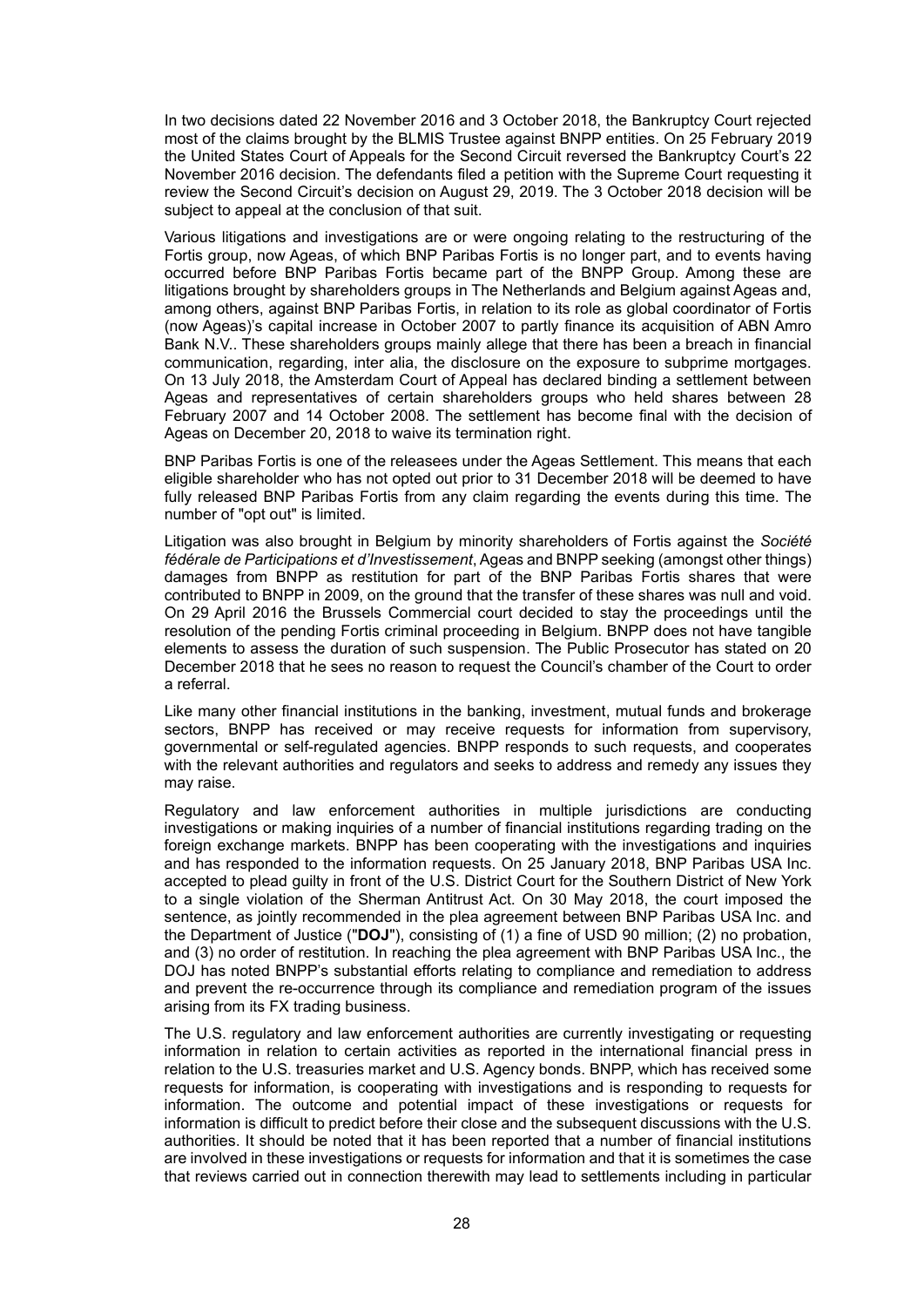the payment of fines or significant penalties depending on the circumstances specific to each situation.

On 26 February 2020, the Paris Tribunal correctionnel found BNP Paribas Personal Finance guilty of misleading commercial practice and concealment of this practice. BNP Paribas Personal Finance is ordered to pay a fine of EUR 187,500. The Court ordered the publication of the judgment in certain French newspapers. BNP Paribas Personal Finance is ordered to pay damages and attorney expenses to the victims, including three consumer associations. The damages award is effective immediately. BNP Paribas Personal Finance is considering an appeal.

## <span id="page-28-0"></span>**10 ADDITIONAL INFORMATION**

As at 31 December 2019, BNPP's share capital stood at EUR 2,499,597,122 divided into 1,249,798,561 shares with a par value of EUR 2 each.

The shares are all fully paid-up and are held in registered or bearer form at the choice of their holders, subject to compliance with the relevant legal provisions. None of BNPP's shares entitles their holders to an increased dividend or double voting rights or limit the exercise of voting rights.

#### <span id="page-28-1"></span>**11 DOCUMENTS AVAILABLE**

During the validity of this Registration Document, the following documents are freely available for inspection at BNPP's head office: 16, boulevard des Italiens, 75009 Paris, France and on the websites indicated below:

the founding documents and articles of association of BNPP (also available on the following website: <https://www.derivate.bnpparibas.com/service/basisprospekte> under "Registrierungsformulare (BNPP S.A.)"); and

the consolidated financial statements of BNPP Group for the financial years 2018 and 2019 (also available on the following website: [https://www.derivate.bnpparibas.com/service/basisprospekte\)](https://www.derivate.bnpparibas.com/service/basisprospekte).

#### <span id="page-28-2"></span>**12 FINANCIAL INFORMATION CONCERNING BNPP`S ASSETS AND LIABILITIES, FINANCIAL POSITION AND PROFITS AND LOSSES**

#### <span id="page-28-3"></span>**12.1 Historical Annual Financial Information**

The consolidated financial statements for the year ended 31 December 2018 and the statutory auditors' report thereon on pages 152 to 276 of the BNPP 2018 Registration Document (in English), the consolidated financial statements for the year ended 31 December 2019 and the statutory auditors' report thereon on pages 152 to 264 of the BNPP 2019 Universal Registration Document (in English) are hereby incorporated by reference herein (please see ["13](#page-29-0) INFORMATION INCORPORATED BY REFERENCE").

## <span id="page-28-4"></span>**12.2 Interim Financial Information**

BNPP has not published quarterly or half yearly financial information since 31 December 2019, the date of its last audited financial statements.

#### <span id="page-28-5"></span>**12.3 Significant Changes in the Financial Position of BNPP Group**

There has been no significant change in the financial position of BNPP since 31 December 2019, which is the end of the last financial period for which financial information has been published.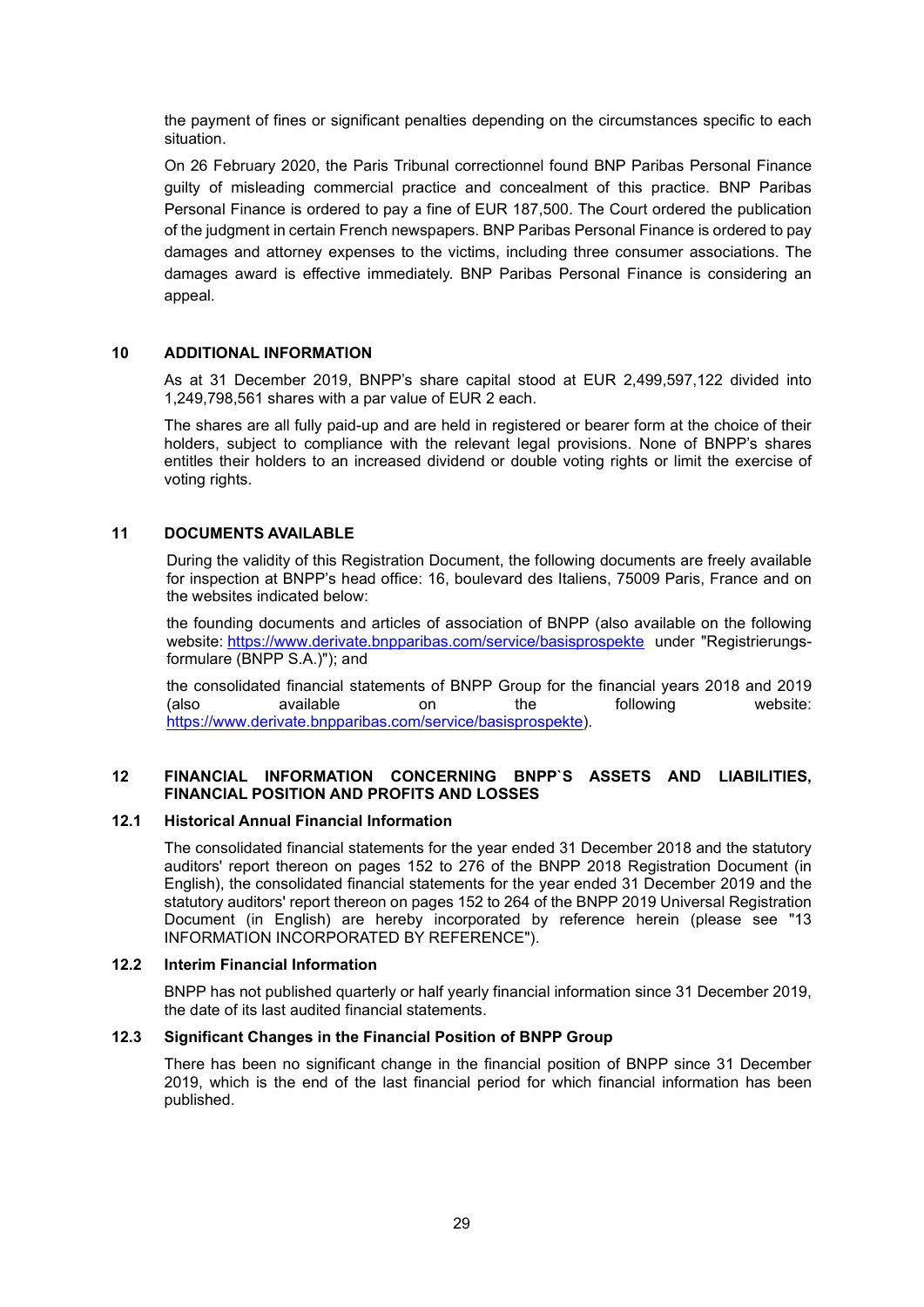## <span id="page-29-0"></span>**13 INFORMATION INCORPORATED BY REFERENCE**

This Base Prospectus should be read and construed in conjunction with the information as set out in the tables below regarding following documents which have been previously published or are published simultaneously with this Registration Document and that have been filed with the *Autorité des marchés financiers* ("**AMF**") for the purpose of the Prospectus Directive 2003/71/EC (as amended or superseded) and the Prospectus Regulation, and shall be incorporated in, and form part of, this Registration Document:

- BNPP's *Document de référence et rapport financier annuel* in English for 2018 including the consolidated financial statements for the year ended 31 December 2018 and the statutory auditors' report thereon, filed with the AMF for the purpose of the Prospectus Directive 2003/71/EC (as amended or superseded) with filing number D.19-0114 (the "**BNPP 2018 Registration Document (in English)**"); it has been published on the website of BNPP [https://invest.bnpparibas.com/en/registration-documents-annual](https://invest.bnpparibas.com/en/registration-documents-annual-financial-reports)[financial-reports\)](https://invest.bnpparibas.com/en/registration-documents-annual-financial-reports) and can be downloaded by clicking on this [link.](https://www.societegenerale.com/sites/default/files/documents/Document-d-enregistrement-universel/2019EN/societe-generale-urd-1st-amendment-08-11-2019.pdf)
- BNPP's *Document d'Enregistrement Universel et rapport financierannuel* (in English), filed with the AMF for the purpose of the Prospectus Regulation with filing number D.19- 0731 (the "**BNPP 2019 Univeral Registration Document (in English)**"); it has been published on the website of BNPP [https://invest.bnpparibas.com/en/registration](https://invest.bnpparibas.com/en/registration-documents-annual-financial-reports)[documents-annual-financial-reports\)](https://invest.bnpparibas.com/en/registration-documents-annual-financial-reports) and can be downloaded by clicking on this [link.](https://www.societegenerale.com/sites/default/files/documents/Document-d-enregistrement-universel/2019EN/societe-generale-urd-1st-amendment-08-11-2019.pdf)

Only certain parts of the documents are incorporated by reference. The non-incorporated parts are either not relevant for the investor or covered elsewhere in the Registration Document.

| Information Incorporated by<br><b>Reference</b>                                                                                                                                | <b>Reference</b>                                                                   | <b>Relevant</b><br>Part<br><b>of</b><br><b>this</b><br><b>Registration Document</b> |
|--------------------------------------------------------------------------------------------------------------------------------------------------------------------------------|------------------------------------------------------------------------------------|-------------------------------------------------------------------------------------|
| <b>2018 Financial Statements</b>                                                                                                                                               |                                                                                    |                                                                                     |
| Profit and loss account for the<br>year ended 31 December<br>2018                                                                                                              | Page 152 of the BNPP 2018<br><b>Registration Document (in</b><br>English)          | "12.1"<br><b>Historical</b><br>Annual<br>Financial Information"                     |
| Statement of net income and<br>changes in assets and<br>liabilities recognised directly in<br>equity                                                                           | Page 153 of the BNPP 2018<br><b>Registration Document (in</b><br>English)          | "12.1"<br><b>Historical</b><br>Annual<br>Financial Information"                     |
| Balance sheet at 31 December<br>2018                                                                                                                                           | Page 154 of the BNPP 2018<br><b>Registration Document (in</b><br>English)          | "12.1"<br><b>Historical</b><br>Annual<br>Financial Information"                     |
| Cash flow statement for the<br>year ended 31 December<br>2018                                                                                                                  | Page 155 of the BNPP 2018<br><b>Registration Document (in</b><br>English)          | "12.1"<br><b>Historical</b><br>Annual<br>Financial Information"                     |
| Statement of changes<br>in<br>shareholders' equity between<br>31<br>2018<br>January<br>and<br>December 2018                                                                    | Pages 156 and 157 of the<br><b>BNPP 2018 Registration</b><br>Document (in English) | "12.1"<br><b>Historical</b><br>Annual<br>Financial Information"                     |
| financial<br>Notes to<br>the<br>statements<br>prepared<br>in<br>accordance<br>with International<br>Financial<br>Reporting Standards as<br>adopted<br>by the European<br>Union | Pages 158 to 269 of the BNPP<br>2018 Registration<br>Document (in English)         | "12.1<br><b>Historical</b><br>Annual<br>Financial Information"                      |
| Statutory Auditors' report on<br>the Consolidated Financial                                                                                                                    | Pages 270 to 276 of the BNPP<br>2018 Registration<br>Document (in English)         | "12.1"<br><b>Historical</b><br>Annual<br>Financial Information"                     |

## <span id="page-29-1"></span>**13.1 BNPP 2018 Registration Document (in English)**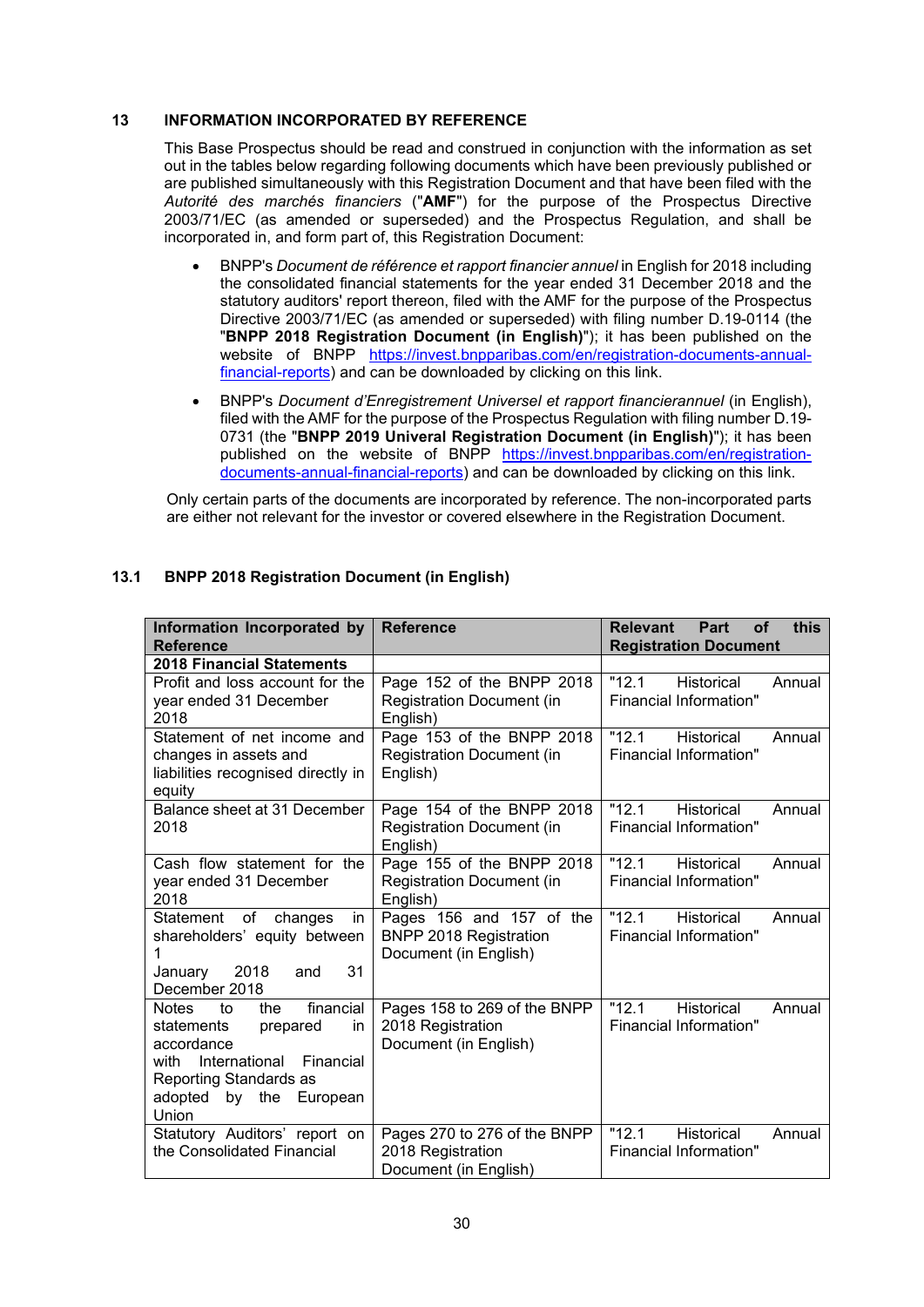| Statements of BNP Paribas for |  |
|-------------------------------|--|
| the vear ended 31             |  |
| December 2018                 |  |

# <span id="page-30-0"></span>**13.2 BNPP 2019 Universal Registration Document (in English)**

| Information Incorporated by<br><b>Reference</b>                                                                                                                                                                                         | <b>Reference</b>                                                                                                                                         | Relevant<br>Part<br>of<br>this<br><b>Registration Document</b>                           |
|-----------------------------------------------------------------------------------------------------------------------------------------------------------------------------------------------------------------------------------------|----------------------------------------------------------------------------------------------------------------------------------------------------------|------------------------------------------------------------------------------------------|
| <b>Information about BNPP</b>                                                                                                                                                                                                           |                                                                                                                                                          |                                                                                          |
| History and development of<br><b>BNPP</b>                                                                                                                                                                                               | Page 5 of the BNPP 2019<br>Universal<br>Registration<br>Document (in<br>English)                                                                         | "4.2 Corporate Information"                                                              |
| <b>Business Overview</b>                                                                                                                                                                                                                |                                                                                                                                                          |                                                                                          |
| A brief description of<br>- BNPP's principal activities<br>stating,<br>the<br>main categories<br>of<br>products sold and/or<br>services performed.                                                                                      | Pages 6 to 16, 114 to 128, 188<br>to 191 and 592 to 598 of the<br><b>BNPP</b><br>2019 Universal Registration<br>Document (in English)                    | "5 Business Overview"                                                                    |
| A brief description of the group<br>and BNPP's position in it.                                                                                                                                                                          | Pages 6 to 16, 188 to 191 and<br>592 to 598 of the BNPP<br>2019 Universal Registration<br>Document (in English)                                          | "6 Organisational Structure of<br><b>BNPP"</b>                                           |
| An indication of any significant<br>new products<br>and/or activities.                                                                                                                                                                  | Pages 6 to 16, 114 to 128, 136,<br>188 to 191 and 592 to 598<br>of the BNPP 2019 Universal<br>Registration<br>Document<br>(in<br>English)                | "5 Business Overview"                                                                    |
| A brief description of the<br>principal markets in<br>which BNPP competes.                                                                                                                                                              | Pages 6 to 16, 188 to 191 and<br>592 to 598 of the BNPP<br>2019 Universal Registration<br>Document (in English)                                          | "5 Business Overview"                                                                    |
| <b>Trend Informationen</b>                                                                                                                                                                                                              |                                                                                                                                                          |                                                                                          |
| Information<br>known<br>on any<br>trends, uncertainties,<br>demands, commitments<br>or<br>events that are<br>reasonably likely to have a<br>material effect on the<br>issuer's prospects for at least<br>the current financial<br>year. | Page 138 of the BNPP 2019<br>Universal<br>Registration<br>Document (in English)                                                                          | "7.3 Trend Information"                                                                  |
| <b>BNPP</b> 's<br>borrowing<br>and<br>structure<br>funding<br>and<br>financing of its activities                                                                                                                                        |                                                                                                                                                          |                                                                                          |
|                                                                                                                                                                                                                                         | 138 (3.7 "Financial<br>Pages<br>structure") and 416 to 430 (5.8<br>"Liquidity risk") of the BNPP<br>2019 Universal Registration<br>Document (in English) | "4.5 BNPP's borrowing and<br>funding<br>structure<br>and<br>financing of its activities" |
| Administrative, Management,<br>and Supervisory Bodies                                                                                                                                                                                   |                                                                                                                                                          |                                                                                          |